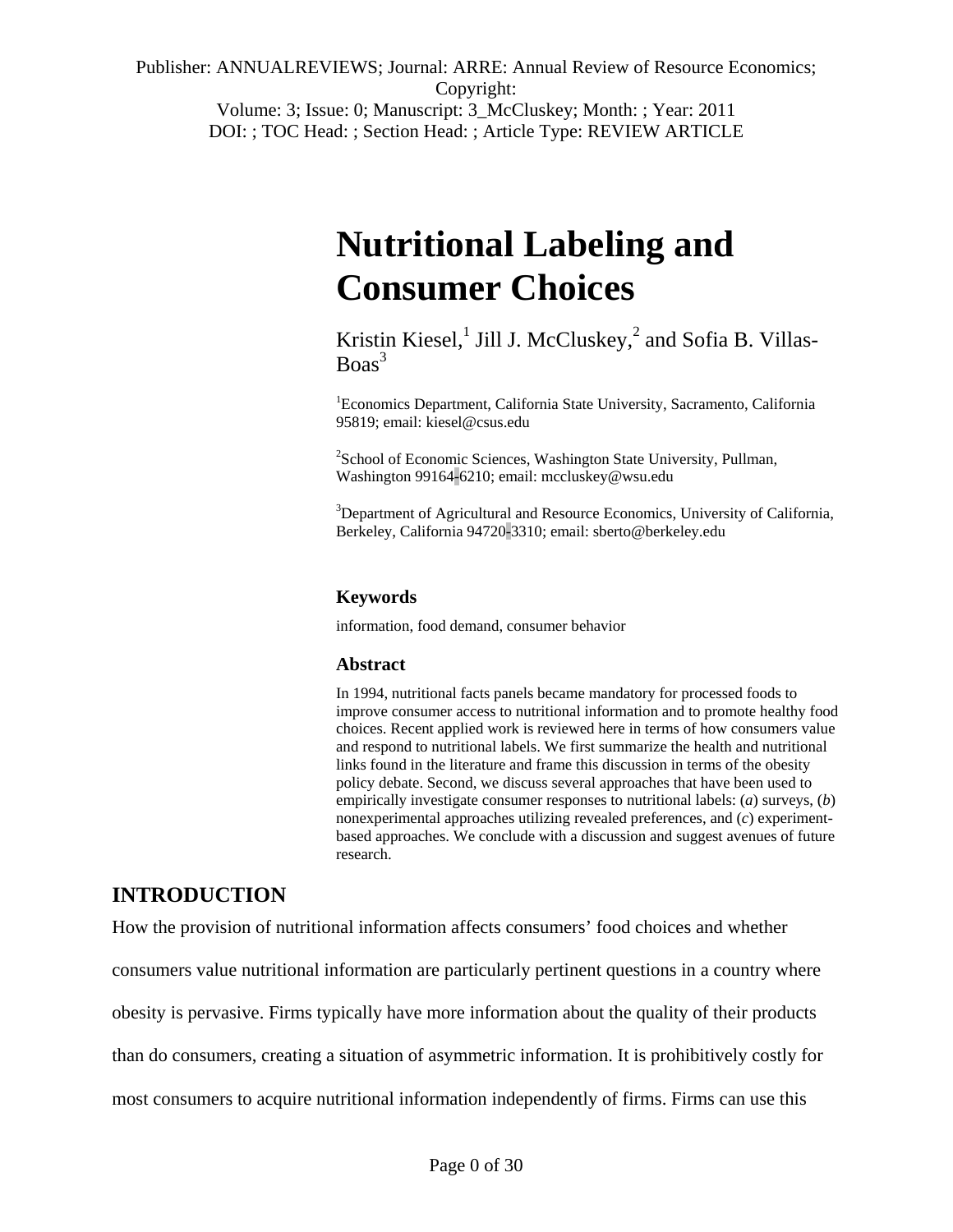Volume: 3; Issue: 0; Manuscript: 3\_McCluskey; Month: ; Year: 2011 DOI: ; TOC Head: ; Section Head: ; Article Type: REVIEW ARTICLE information to signal their quality and to receive quality premiums. However, firms that sell less nutritious products prefer to omit nutritional information. In this market setting, firms may not have an incentive to fully reveal their product quality, may try to highlight certain attributes in their advertising claims while shrouding others (Gabaix & Laibson 2006), or may provide information in a less salient fashion (Chetty et al. 2007). Mandatory nutritional labeling can fill this void of information provision by correcting asymmetric information and transforming an experience-good or a credence-good characteristic into search-good characteristics (Caswell & Mojduszka 1996). Golan et al. (2000) argue that the effectiveness of food labeling depends on firms' incentives for information provision, government information requirements, and the role of third-party entities in standardizing and certifying the accuracy of the information. Yet nutritional information is valuable only if consumers use it in some fashion.

Early advances in consumer choice theory, such as market goods possessing desirable characteristics (Lancaster 1966) or market goods used in conjunction with time to produce desirable commodities (Becker 1965), set the theoretical foundation for studying how market prices, household characteristics, incomes, nutrient content, and taste considerations interact with and influence consumer choice. LaFrance (1983) develops a theoretical framework and estimates the marginal value of nutrient versus taste parameters in an analytical approach that imposes a sufficient degree of restrictions to generality to be empirically feasible. Real or perceived tradeoffs between nutritional and taste or pleasure considerations imply that consumers will not necessarily make healthier choices. Reduced search costs mean that consumers can more easily make choices that maximize their utility. Foster & Just (1989) provide a framework in which to analyze the effect of information on consumer choice and welfare in this context. They argue that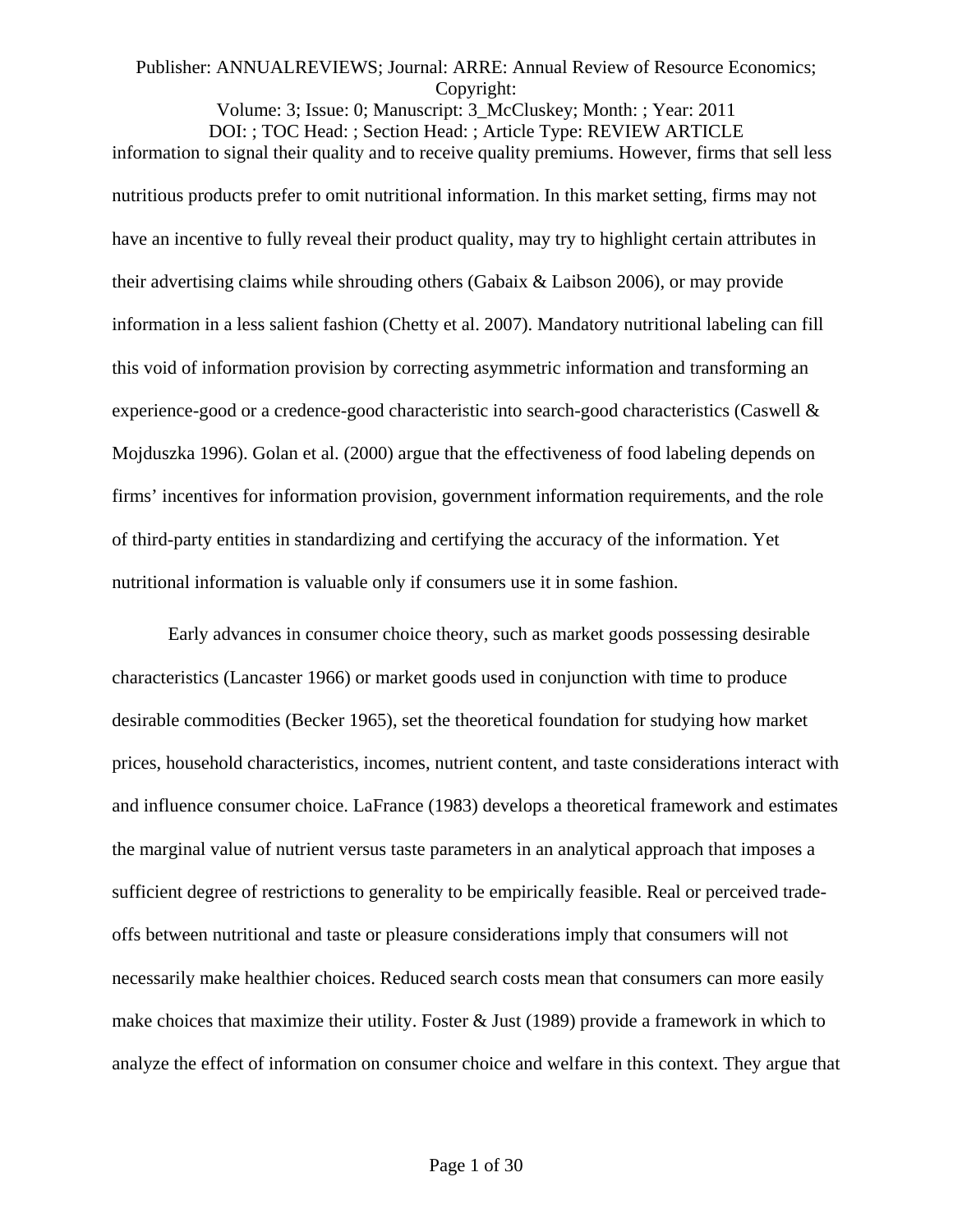# Publisher: ANNUALREVIEWS; Journal: ARRE: Annual Review of Resource Economics; Copyright: Volume: 3; Issue: 0; Manuscript: 3\_McCluskey; Month: ; Year: 2011 DOI: ; TOC Head: ; Section Head: ; Article Type: REVIEW ARTICLE when consumers are uncertain about product quality, the provision of information can help to better align choices with consumer preferences.

However, consumers may not use nutritional labels because consumers still require time and effort to process the information. Reading a nutritional facts panel (NFP), for instance, necessitates that the consumer remove the product from the shelf and turn the product to read the nutritional information on the back or side. In addition, consumers often have difficulty evaluating the information provided on the NFP or how to relate it to a healthy diet. Berning et al. (2008) present a simple model of demand for nutritional information. The consumer chooses to consume goods and information to maximize utility subject to budget and time constraints, which include time to acquire and to process nutritional information. Consumers who have strong preferences for nutritional content will acquire more nutritional information. Alternatively, other consumers may derive more utility from appearance or taste. Following Becker & Murphy (1993), Berning et al. show that nutritional information may act as a complement to the consumption of products with unknown nutritional quality, similar to the way advertisements complement advertised goods.

From a policy perspective, the rise in the U.S. obesity rate coupled with the asymmetry of information have resulted in changes in the regulatory environment. The U.S. Food and Drug Administration (FDA) is currently considering a change to the format and content of nutritional labels, originally implemented in 1994 to promote increased label use.

Consumers' general understanding of the link between food consumption and health, and widespread interest in the provision of nutritional information on food labels, is documented in the existing literature (e.g., Williams 2005, Grunert & Wills 2007). Yet only approximately half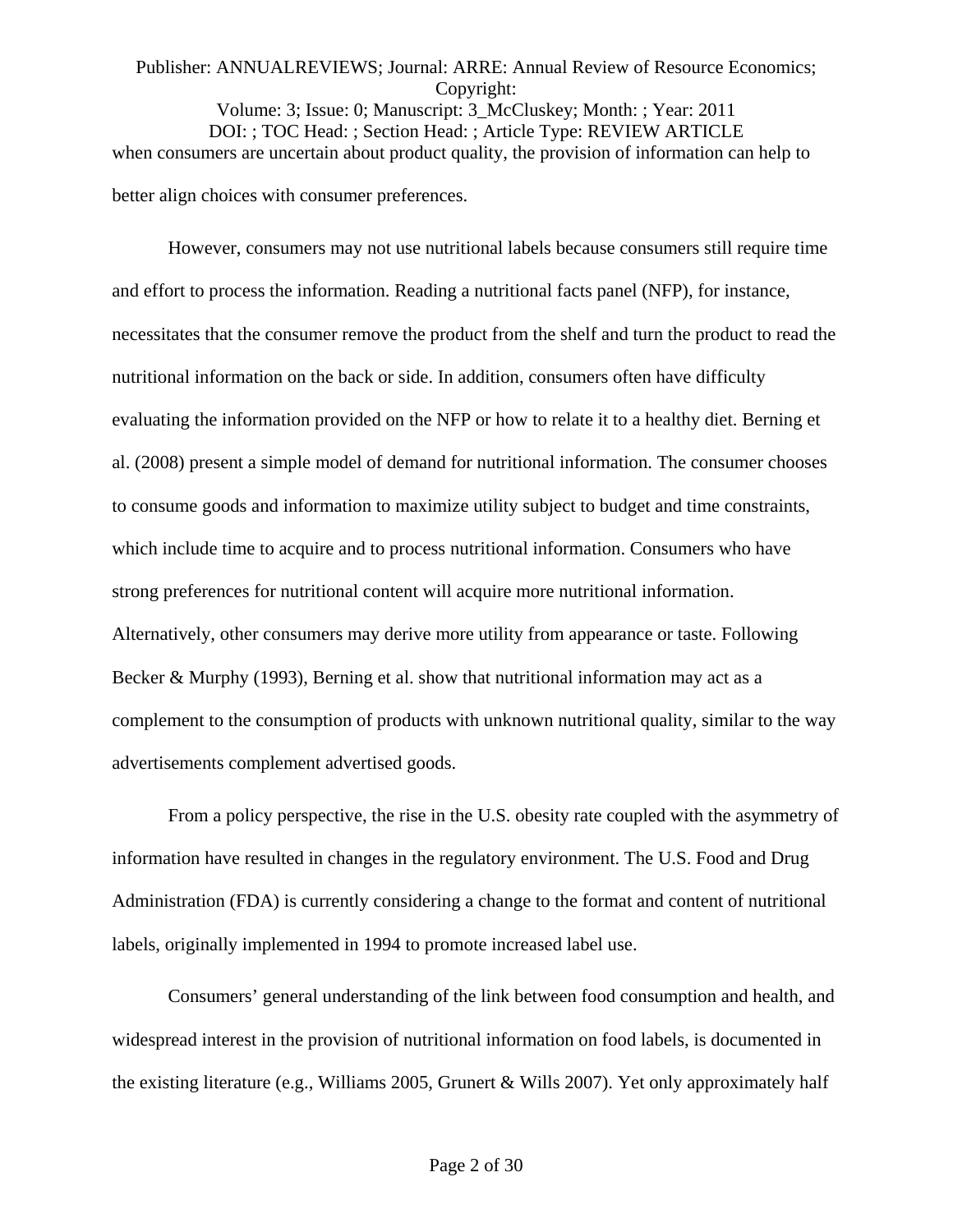Volume: 3; Issue: 0; Manuscript: 3\_McCluskey; Month: ; Year: 2011 DOI: ; TOC Head: ; Section Head: ; Article Type: REVIEW ARTICLE of consumers claim to use NFPs when making food purchasing decisions (Blitstein & Evans 2006). Moreover, self-reported consumer use of nutritional labels has declined from 1995 to 2006, with the largest decline for younger age groups (20–29 years) and less educated consumers (Todd & Variyam 2008). This decline supports research findings that consumers prefer for short front label claims over the NFP's lengthy back label explanations (e.g., Levy & Fein 1998, Wansink et al. 2004, Williams 2005, Grunert & Wills 2007). Furthermore, regulatory rules and enforcement policies may have induced firms to move away from reinforcing nutritional claims through advertising (e.g., Ippolito & Pappalardo 2002). Finally, critical media coverage of regulatory challenges (e.g., Nestle 2000) may have contributed to decreased labeling usage over time.

Excellent review papers on this topic preceded and inspired this present review (e.g., Baltas 2001, Williams 2005, Drichoutis et al. 2006). In particular, Drichoutis et al. (2006) reviews the nutritional labeling literature and addresses specific issues regarding the determinants of label use, the debate on mandatory labeling, label formats preferred by consumers, and the effect of nutritional label use on purchase and dietary behavior. The current review article updates and complements these earlier reviews by focusing on recent work and highlighting major contributions in applied analyses on how consumers value, utilize, and respond to nutritional labels. We first cover the health and nutritional aspects of consumer food choices found in the literature to frame the discussion on nutritional labels in the context of the recent debate on obesity prevention policies. Second, we discuss the different empirical approaches that are utilized to investigate consumers' response to and valuation of nutritional labels, classifying existing work into three categories according to the empirical strategy and data sources. First, we present findings based on consumer surveys and stated consumer responses to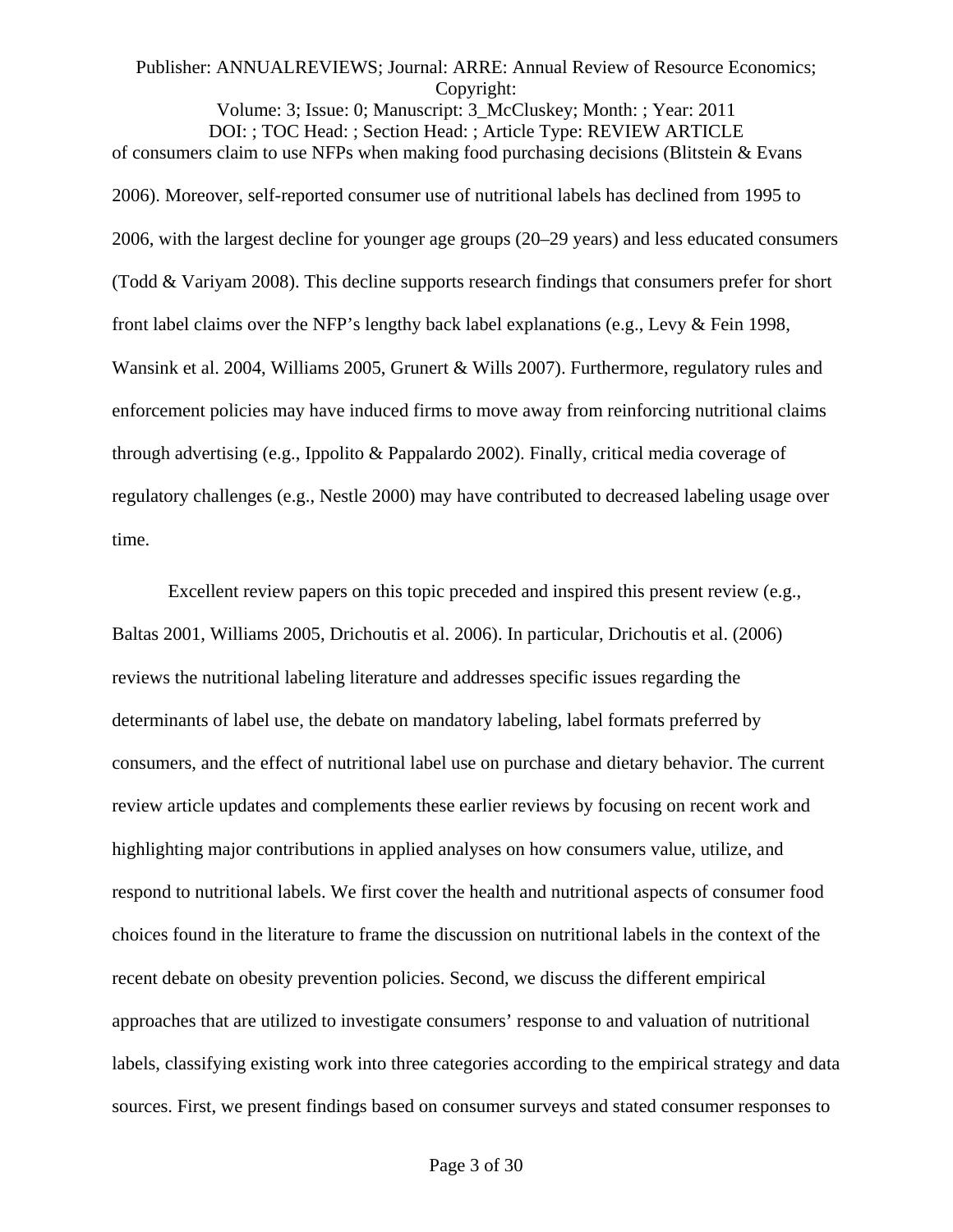Volume: 3; Issue: 0; Manuscript: 3\_McCluskey; Month: ; Year: 2011 DOI: ; TOC Head: ; Section Head: ; Article Type: REVIEW ARTICLE labels. The second set of articles reviewed utilizes nonexperimental data and focuses on estimating consumer valuation of labels on the basis of revealed preferences. Here, the empirical strategy is structural, using hedonic methods, structural demand analyses, or discrete choice models and allowing for estimation of consumers' willingness to pay (WTP) for nutritional information. The last set of empirical contributions discussed is based on experimental data, differentiating market-level and natural experiments from laboratory evidence. These studies employ mainly reduced-form approaches. Finally, we conclude with a discussion of avenues for future research.

# **CONSUMER FOOD DEMAND, NUTRITIONAL LABELS, AND OBESITY PREVENTION**

The U.S. Department of Health and Public Services declared the reduction of obesity rates to less than 15% to be one of the national health objectives for 2010, yet in 2009 no state met these targets, with only two states reporting obesity rates less than 20% (CDC 2010). Researchers have studied and identified many contributing factors, such as the decreasing relative price of caloriedense food (Chou et al. 2004) and marketing practices that took advantage of behavioral reactions to food (Smith 2004). Other researchers argue that an increased prevalence of fast food (Cutler et al. 2003) and increased portion sizes in restaurants and at home (Wansink & van Ittersum 2007) may be the driving factors of increased food consumption. In addition, food psychologists have focused on changes in the eating environment, pointing to distractions such as television, books, conversation with others, or preoccupation with work as leading to increased food intake (Wansink 2004).

Although each of these factors potentially contributes to the obesity epidemic, they do not necessarily mean that consumers will eat more. If consumers are well-informed about these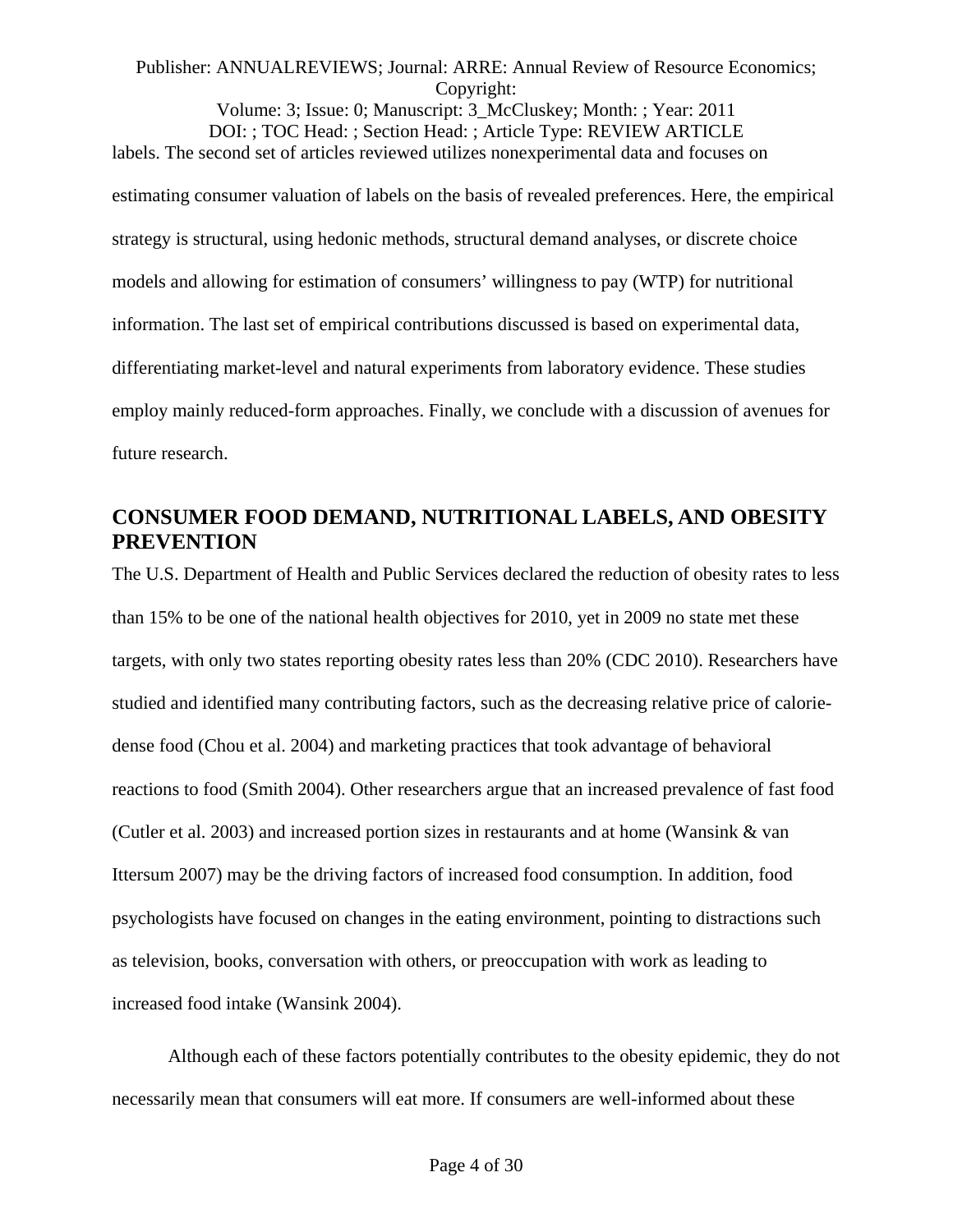# Publisher: ANNUALREVIEWS; Journal: ARRE: Annual Review of Resource Economics; Copyright: Volume: 3; Issue: 0; Manuscript: 3\_McCluskey; Month: ; Year: 2011 DOI: ; TOC Head: ; Section Head: ; Article Type: REVIEW ARTICLE structural changes and the nutritional characteristics of food products, they could adjust their dietary habits appropriately.

Nutritional labeling has become of increasing interest to both consumers and policy makers. Nutritional attributes can be defined as credence attributes (Darby & Karni 1973, Nelson 1970, Roe & Sheldon 2007) but can be transformed into search attributes once nutritional information is provided (Caswell & Mojduszka 1996). Consumers, food processors, and thirdparty entities all play a role in determining which of a food's many attributes are described on food labels. Policy interventions can be traced back as far as the White House Conference on Food, Nutrition, and Health in 1969 (Golan et al. 2000). The Nutrition, Labeling, and Education Act (NLEA) of 1990 then gave the FDA the authority to require nutritional labeling for most food products. As a result, NFPs were implemented to improve consumers' access to nutritional information and to promote healthy food choices. There is a large literature investigating consumer demand and the use of nutritional labels. Yet evidence on whether this objective has been achieved has been mixed.

# **EMPIRICAL STUDIES OF CONSUMER RESPONSES TO AND VALUATIONS OF NUTRITIONAL LABELS**

As both opportunity cost and preferences for information vary across consumers, consumers' use of information varies as well (McCluskey & Swinnen 2004). The effectiveness of nutritional labels lies in providing the appropriate nutritional label to specific consumer segments (Caswell & Padberg 1992). Labels are likely to be effective when they address specific informational needs and can be processed and used by their target audience (Verbeke 2005). In this section, we first discuss findings of a set of studies that utilizes consumer surveys and stated consumer responses to labels. Within this group of studies, there are two main subgroups. In one subgroup,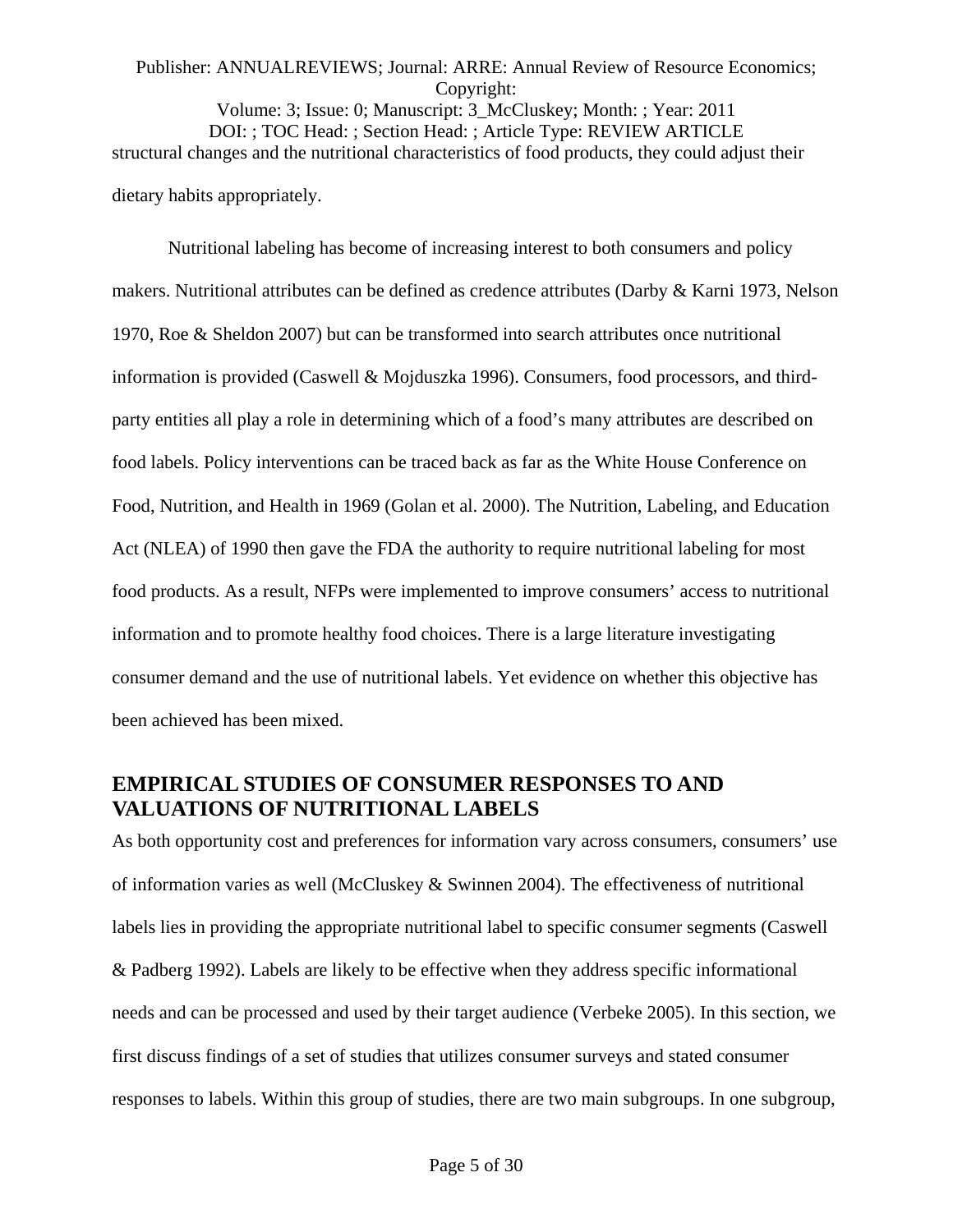Volume: 3; Issue: 0; Manuscript: 3\_McCluskey; Month: ; Year: 2011 DOI: ; TOC Head: ; Section Head: ; Article Type: REVIEW ARTICLE researchers combine stated responses to events and measure how respondents' dietary choices or attitudes change when respondents are faced with events such as advertising (Ippolito & Mathios 1990) and labeling changes (e.g., Kim et al. 2000, 2001; Driskell et al. 2008; Todd & Variyam 2008). These researchers also take advantage of having detailed respondent information to measure heterogeneity in the population among the outcomes of interest. The second subgroup among survey-based studies reviewed here includes those that aim at measuring consumer's WTP for food labeling (e.g., Drichoutis et al. 2009a). The second set of papers reviewed and discussed in this section is based on nonexperimental data and focuses on estimating consumer label valuations on the basis of revealed preferences through consumers' actual purchase behavior. The empirical strategy is reduced form in the form of both hedonic methods as well as structural demand analyses and estimation of consumer's WTP for labels. The last set of papers pertains to empirical findings based on experimental data sets and has therein two subgroups of studies. The first subgroup utilizes data originating from laboratory experiments, and the second group uses data from field experiments at the point of purchase.

## **SURVEY-BASED STUDIES**

There are trade-offs to using survey-based evidence in empirical research. Although the main disadvantage may have to do with the fact that what the respondent states in the survey questionnaire may not truly reflect what he would do in a real-world setting, many advantages make such survey-based research valuable. In particular, one can obtain information on consumers' exogenous characteristics, such as age and gender, and ask questions about consumers' attitudes toward health and their beliefs about relevant information or product attributes, among others. This set of papers combines survey data from a variety of sources with exogenous changes in information and with carefully constructed measures of interest to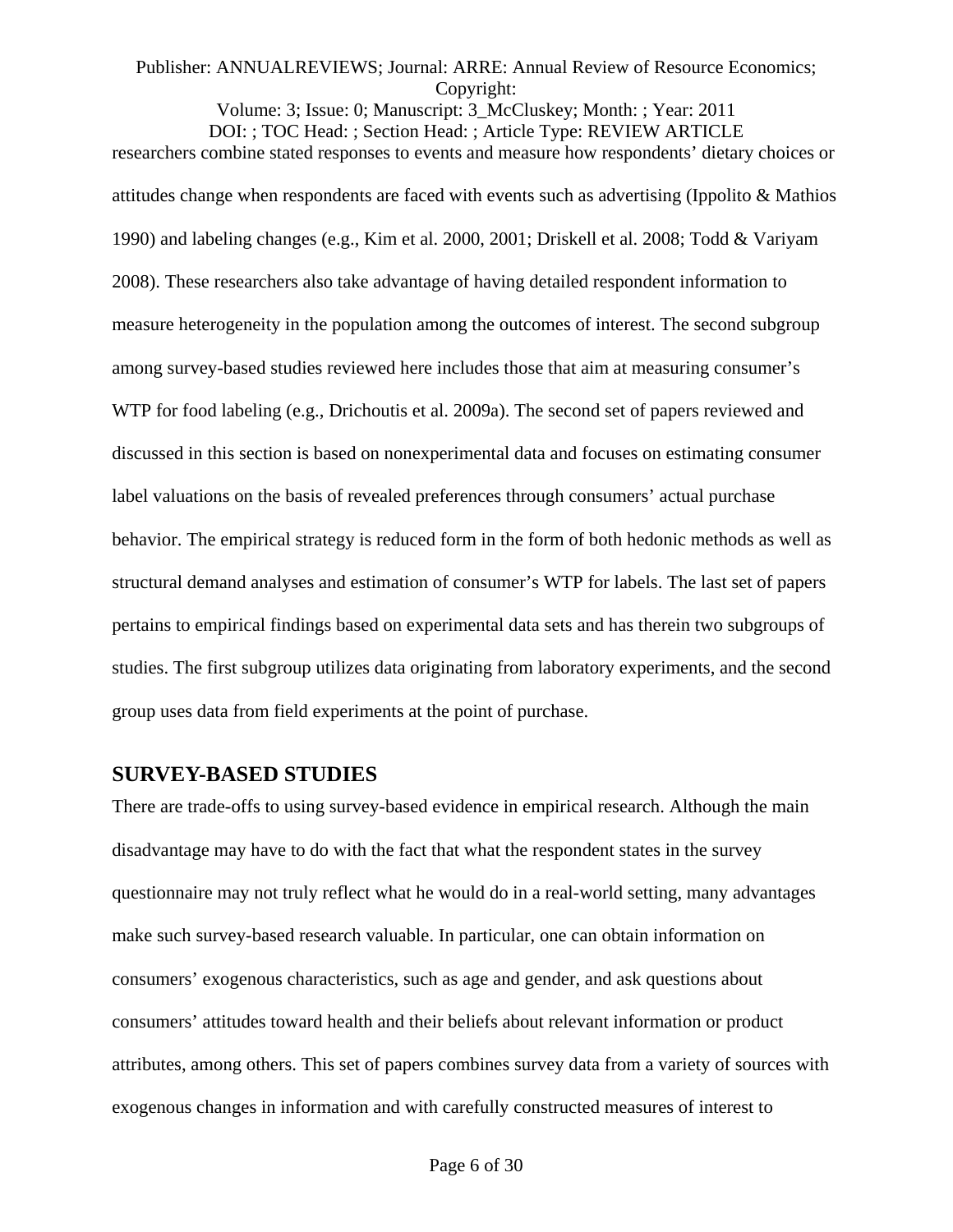Volume: 3; Issue: 0; Manuscript: 3\_McCluskey; Month: ; Year: 2011 DOI: ; TOC Head: ; Section Head: ; Article Type: REVIEW ARTICLE understand how consumers use and perceive nutritional labels, whether they say that they respond to those labels, and finally how much they are willing to pay for those labels.

The U.S. Department of Agriculture's Continuing Survey of Food Intakes by Individuals (CSFII ), in conjunction with its companion Diet and Health Knowledge Survey (DHKS), has been a major source of research on nutritional labeling and consumer behavior (Ippolito & Mathios 1990; Kim et al. 2000, 2001; Todd & Variyam 2008). This survey provides detailed 24 hour food intake data for independent national samples of women, and the data set also contains the nutritional value of 4,600 food items. The National Health and Nutrition Examination Survey (NHANES) has also been an important source of data in this set of papers, discussed next. The NHANES data are unique in that they combine interviews and physical examinations.

Using data from the DHKS and data from the Diet Behavior and Nutrition module of the 2005–2006 NHANES, Todd & Variyam (2008) find that, although a majority of consumers report using nutritional labels when buying food, label use has declined for most nutrient components, with the exception of fiber. Using survey data on fiber content intake for women, Ippolito & Mathios (1990) find a significant effect on consumers' behavior from consumers being informed about the health benefits of fiber intake via advertising. Moreover, Ippolito & Mathios find that, although health advertising was banned, government and general information sources had limited impact on fiber cereal choices in the years prior to advertising. This research highlight that theories of information acquisition are important in explaining who responds most quickly to new information. Household and individual characteristics that reflect costs of acquiring new information, ability to process information, and valuation of health are all important determinants of fiber cereal choices. Finally, Ippolito & Mathios also find that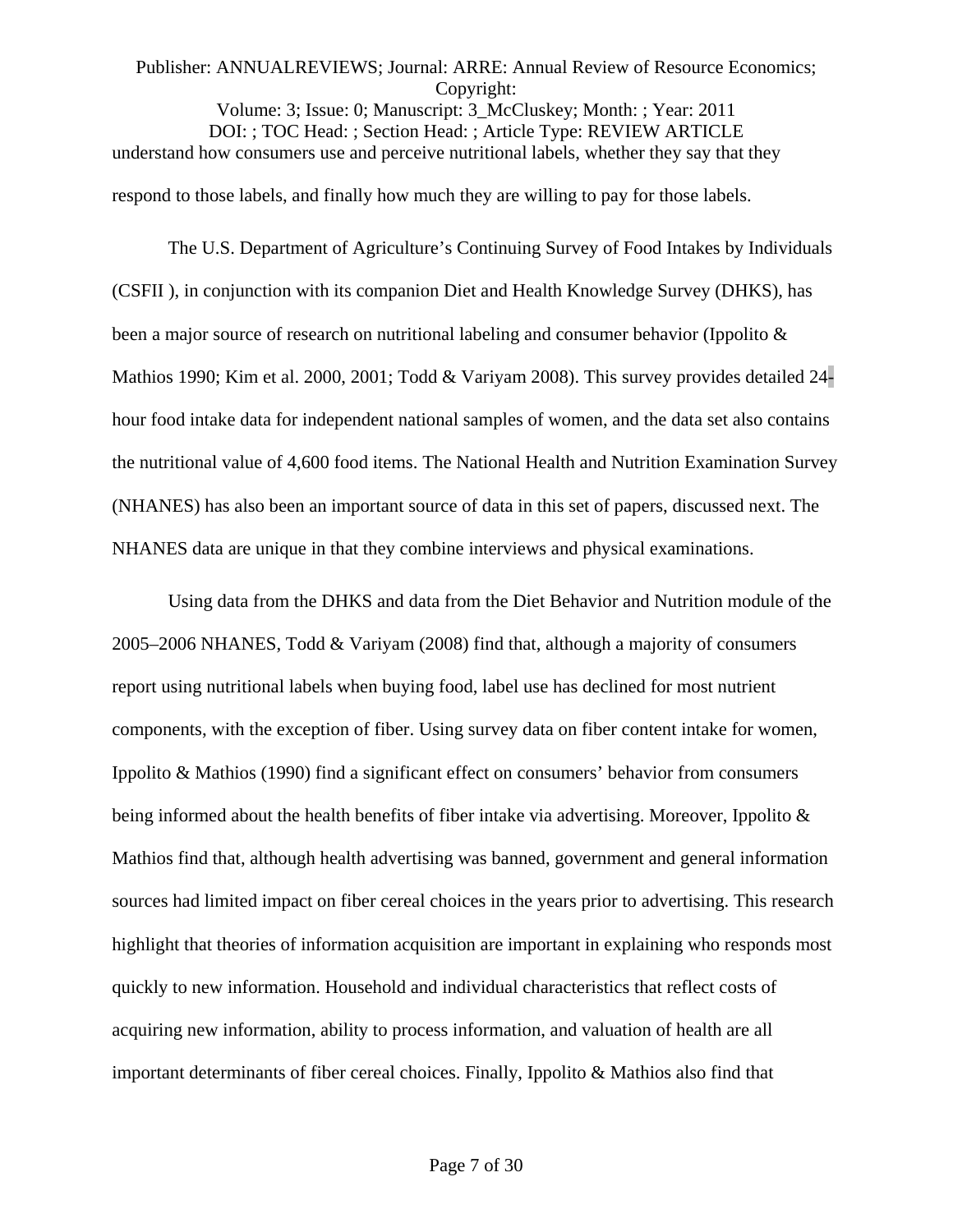#### Publisher: ANNUALREVIEWS; Journal: ARRE: Annual Review of Resource Economics; Copyright: Volume: 3; Issue: 0; Manuscript: 3\_McCluskey; Month: ; Year: 2011

DOI: ; TOC Head: ; Section Head: ; Article Type: REVIEW ARTICLE advertising reduces the differences across consumers by lowering costs of acquiring information for broad segments of the population.

Using CSFII and DHKS data for 1994 to 1996, Kim et al. (2000) find that the nutrient intake of calories from saturated fat, fat, cholesterol, and sodium is lower and nutrient intake of fiber is higher for Americans who use nutrient-specific labels relative to those who do not. In an accompanying study, Kim et al. (2001) use the same data to investigate heterogeneity in the survey respondents' label usage. In doing so, they construct a respondent-specific healthy eating index (HEI) and assess how label usage affects this index for the average respondent and different respondent types. Label usage increases the probability of achieving a higher HEI. Females are more likely to use labels, and label usage decreases with age and with lower income. Regardless of label use, certain factors contribute to higher HEI, such as college education and income.

Researcher-generated survey data sets (Burton & Andrews 1996; French et al. 1999; Nayga 2000; Drichoutis et. al. 2005, 2008; Blitstein & Evans 2006; Stranieri et al. 2010) also provide consistent empirical findings with the results discussed above. Burton & Andrews (1996) collected data from a quarterly mail survey in which they presented consumers with nutritional labeling in three different formats: (*a*) a format consistent with pre-NLEA labels, (*b*) a post-NLEA full format, and (*c*) a simplified format for packages that are small and thus cannot have the full information. The survey questionnaire allowed the authors to construct five dependent measures that they used to assess nutritional evaluations, label information usage, and perceived label understandability. Their findings suggest that the format of nutritional information matters, as the formats have strong, significant effects on nutritional attitude and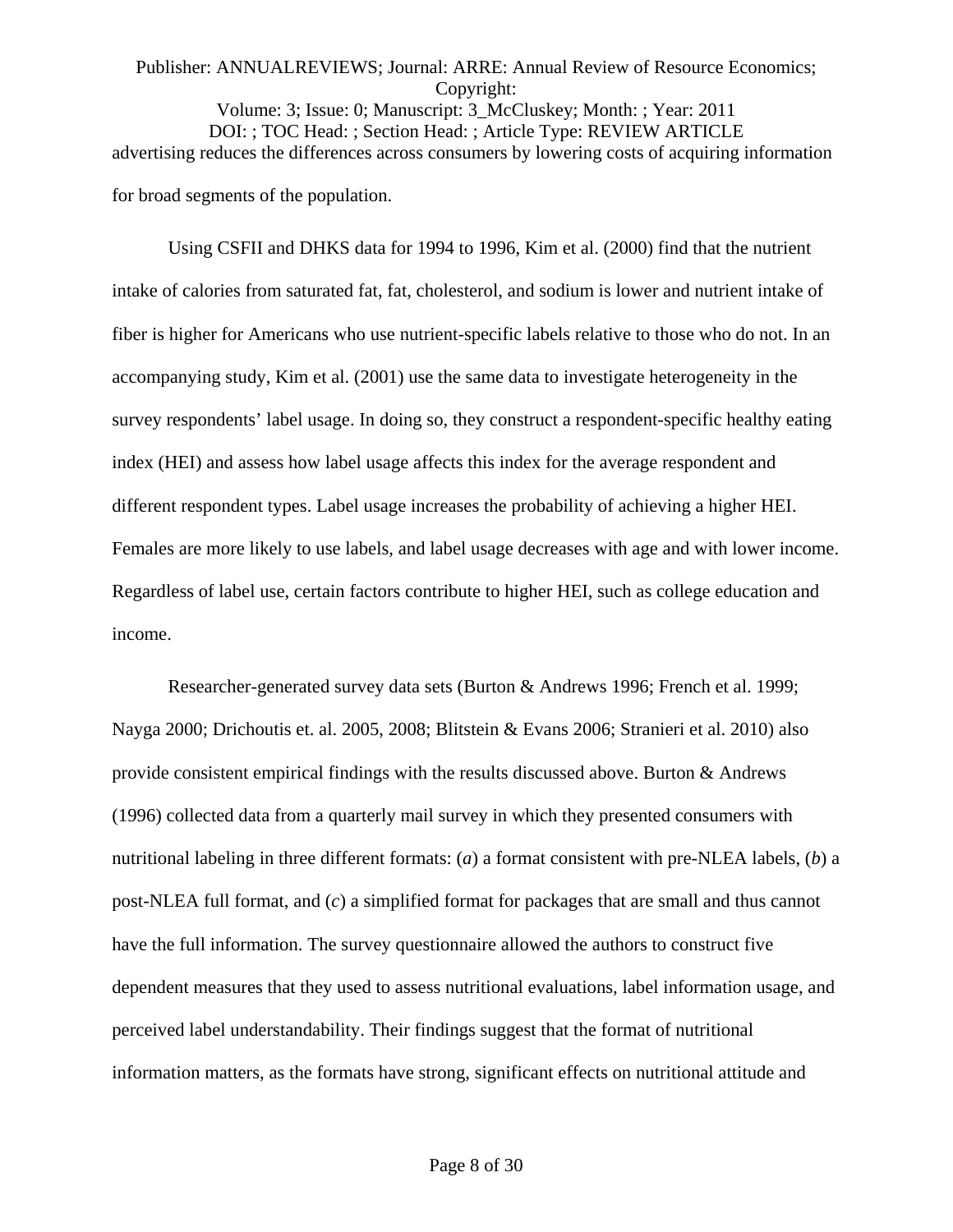Volume: 3; Issue: 0; Manuscript: 3\_McCluskey; Month: ; Year: 2011 DOI: ; TOC Head: ; Section Head: ; Article Type: REVIEW ARTICLE purchase likelihood, especially for younger respondents. French et al. (1999) examine the motivations, beliefs, and behavior intentions regarding low-fat vending snacks in a heterogeneous survey sample of adults and adolescents. They find that females, infrequent vending machine users, and older youths reported higher intentions to choose low-fat vending snack machines. Among these researchers' findings, the following positively correlated with current and intended low-fat vending snack choices: positive beliefs about low-fat vending snacks, self-efficacy to choose a low-fat vending snack, higher ranked importance of snacks with fewer calories and lower fat, desire to choose a healthful snack, and interest in monitoring body weight. In terms of responses to the NFP, Blitstein & Evans (2006) find in a cross-sectional survey data set that 53% of the sample report using NFP information on a consistent basis. When one is confronting stated usage with respondents' attributes and constructed types, the importance of knowledge to maintain healthy body weight is the only belief variable associated with use of NFP information; a greater association is shown for married and educated females.

In a cross-sectional survey of Athens's supermarket consumers, Drichoutis et al. (2005) find that, overall, consumers with lower levels of income and education are more likely to report low levels of nutritional knowledge and low levels of label use. Interestingly, different types of consumers use nutrient-specific information differently, and the findings are similar to those of Kim et al. (2001). Drichoutis et al. (2008) use a utility theoretic framework in which consumers maximize utility as a function of consumption of products, given a time constraint of making their choices, including time spent reading labels. Using data from the same survey as the above study (Drichoutis et al. 2005), Drichoutis et al. (2008) find that the factors identified in the theoretical utility model affect label information use. Factors that increase label use include time constraints, level of physical activity, overweight status, being female, and younger age.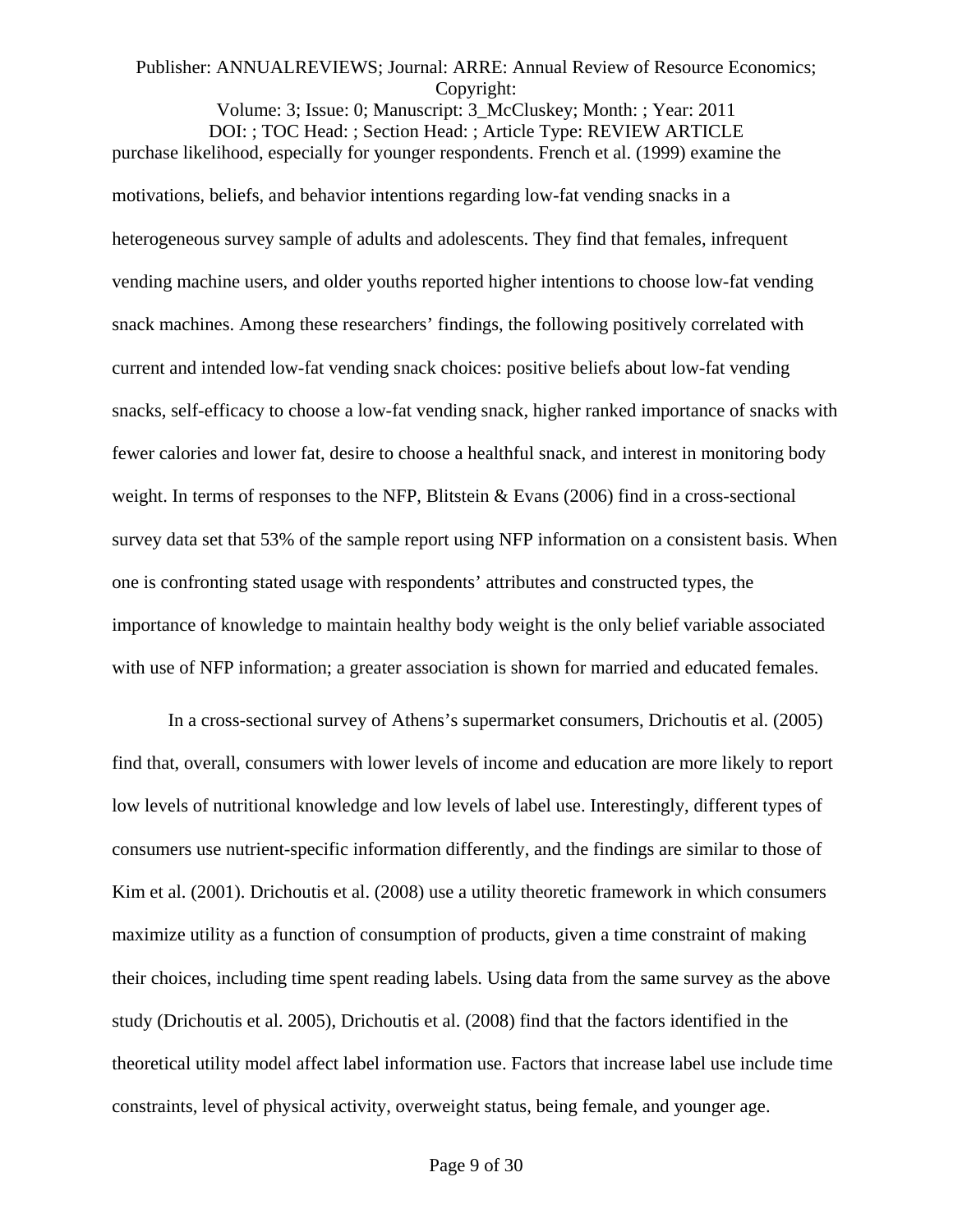Volume: 3; Issue: 0; Manuscript: 3\_McCluskey; Month: ; Year: 2011 DOI: ; TOC Head: ; Section Head: ; Article Type: REVIEW ARTICLE Nutritional knowledge positively affects nutritional information stock, thus showing that increased general knowledge of nutritional principles may facilitate the acquisition of specific nutrient content knowledge. Information sources play a role in the acquisition of nutritional information: People who use specialists (e.g., doctors or nutritionists) as their primary source of information have lower stocks of specific information than people whose main source of nutritional information is the media. Higher education and age lead to higher nutritional information stock.

Driskell et al. (2008) use a survey to study dining hall patron responses to a voluntary nutritional labeling scheme implemented locally, termed Nutrition Bytes. Overall, their findings suggest that the labeling scheme positively impacts food choices and eating habits for their sample. They also find heterogeneous effects in terms of gender, lack of time, and concern about health, consistent with previous studies. In a European setting, Stranieri et al. (2010) use a survey data set in Italy to examine whether and how food labels can transform credence attributes into search attributes and can influence consumers' quality perceptions, preferences, and prior expectations. The EU directive studied<sup>1</sup> identifies two types of label information: nutritional labeling (energy value, protein, carbohydrate, fat, and fiber content) and nutritional claims extolling particular nutritional properties. Their results show that, although nutritional labeling is an important instrument for product choice, many consumers do not use labeled information during food shopping. The proportion of consumers using nutritional labeling is smaller than that using nutritional claims, especially for claims about fiber, vitamin, and fat content. Finally, nutritional claims appear to be used by consumers who do not usually read nutritional labels. This suggests that short messages on front labels can increase consumer awareness and improve consumer choices.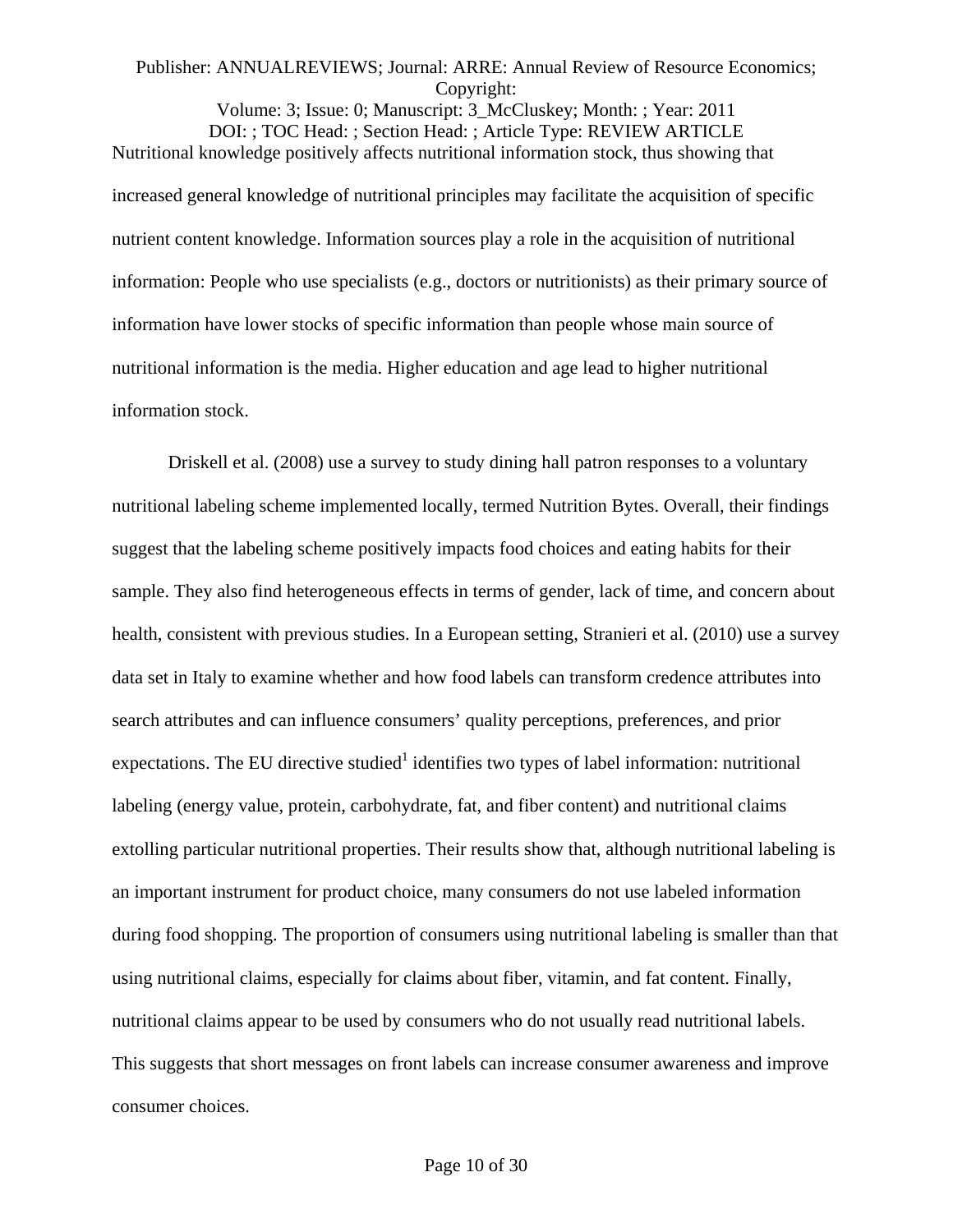Volume: 3; Issue: 0; Manuscript: 3\_McCluskey; Month: ; Year: 2011 DOI: ; TOC Head: ; Section Head: ; Article Type: REVIEW ARTICLE All the above papers combine survey responses with exogenous events (such as

advertising changes or labeling regulatory changes) and measure changes in stated behavior. A related stream of literature uses survey questionnaires to investigate consumers' preferences and WTP for food labeling. Using survey data collected from European shoppers, Loureiro et al. (2006) found that, on average, consumers were willing to pay an approximately 11% premium for a box of cookies with a nutritional label compared with a similar product without a nutritional label. Loureiro et al. found a significant difference in WTP for a group of consumers suffering from diet-related health problems. Utilizing data from a survey conducted in Athens, Greece, Drichoutis et al. (2009a) find that consumers value and are willing to pay approximately 5.9% of the original price for nutritional information on the food product under study. In terms of heterogeneity, consumers who are non-price-sensitive, are nutritionally knowledgeable, and have a longer time horizon are willing to pay more for nutritional information than are other consumers. Non-price-sensitive consumers' WTP is almost double that of price-sensitive consumers' WTP. Finally, on the basis of the WTP values determined in this study, costs of nutritional labeling are not prohibitive to firms, as the average economic value of nutritional information is estimated as  $\text{€}17,064$  (US\$23,473).

Berning et al. (2008) empirically evaluate consumer preferences for nutritional information with choice experiment data collected in a survey of grocery shoppers in the San Francisco Bay Area. These researchers asked consumers to choose their preferred format of nutritional information between detailed and summary formats. The detailed nutritional information explicitly describes specific nutrients but may be more costly to process and difficult to understand. Summary nutritional information reduces processing effort but provides a condensed description of nutritional content. Additionally, Berning et al. collected information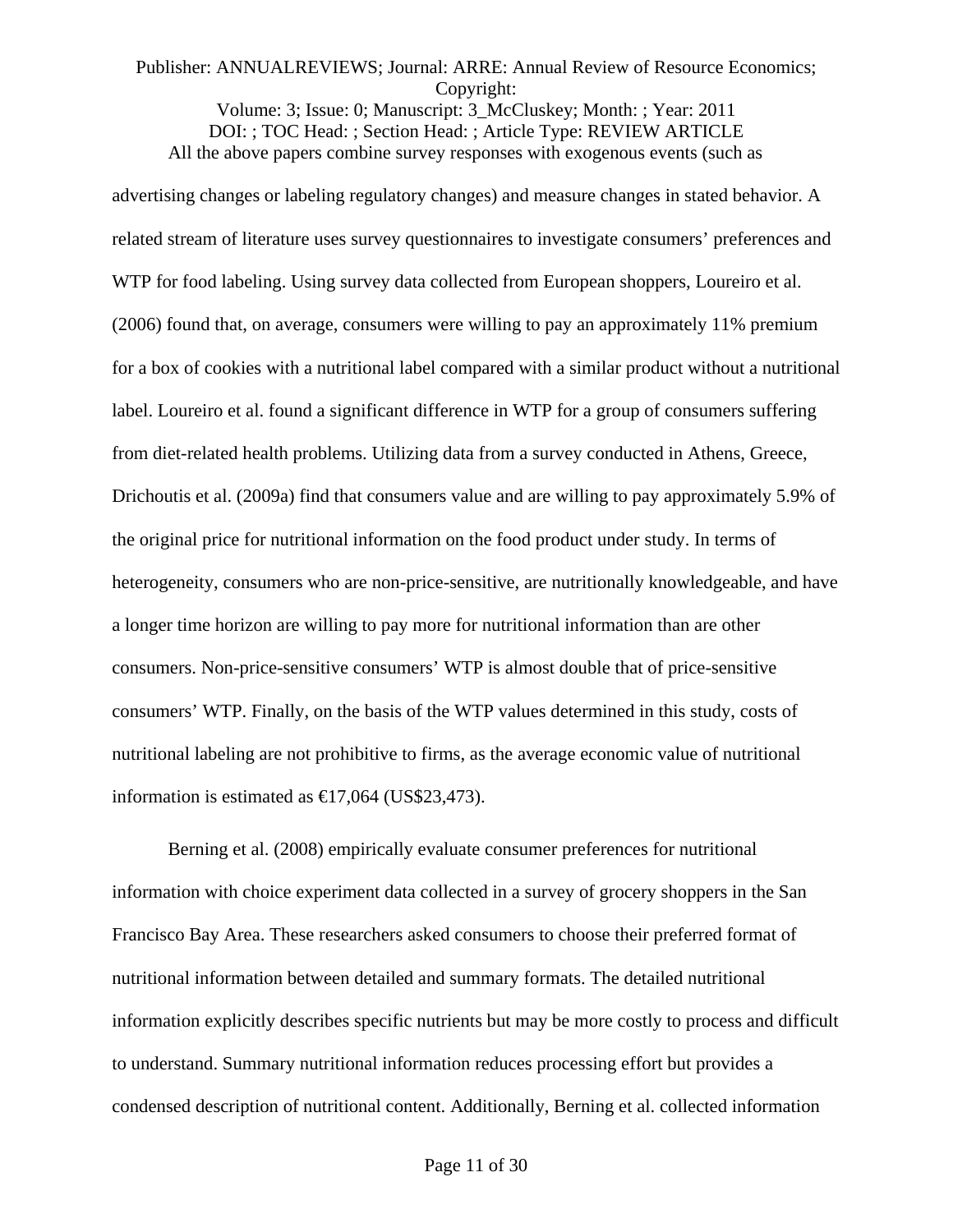# Publisher: ANNUALREVIEWS; Journal: ARRE: Annual Review of Resource Economics; Copyright: Volume: 3; Issue: 0; Manuscript: 3\_McCluskey; Month: ; Year: 2011 DOI: ; TOC Head: ; Section Head: ; Article Type: REVIEW ARTICLE about demographics, labeling use, and attitudes, which further allowed them to conclude that a summary format may benefit shoppers who are less likely to use nutritional information otherwise.

# **REVEALED PREFERENCE–BASED STUDIES**

The limited number of market-level empirical studies exhibits mixed results regarding the effectiveness of nutritional information provisions in changing consumer behavior. Ippolito & Mathios (1990) find significant effects of voluntary labels on consumer choices prior to the NLEA, but Mojduszka & Caswell (2000) argue that information provided by firms voluntarily prior to the NLEA was incomplete and not reliable. Mathios (2000) employ pre- and post-NLEA scanner data to investigate the effects of mandatory disclosure laws on consumer choice of salad dressing. He finds that despite voluntary disclosure of low-fat products, mandatory guidelines resulted in a significant decline in sales of high-fat products. In a similar study, Teisl et al. (2001) find that consumer behavior was significantly altered but that purchases of healthy products increased in only some of the product categories.

Ippolito & Mathios (1995) focus on fat labeling and fat consumption in the United States. They find that the existence of information may not be sufficient to affect behavior fully, especially if barriers limit the spread of information. Specifically, they examine changes in fat and saturated fat consumption in the United States as information connecting lipids to heart disease and cancer risks spread. The study analyzes changes in consumption during two regulatory regimes: (*a*) the years 1977–1985, when government and general information sources continued their efforts to educate the public about the links between fats and disease risks and when producers were free to label these characteristics on food packages and in advertising, and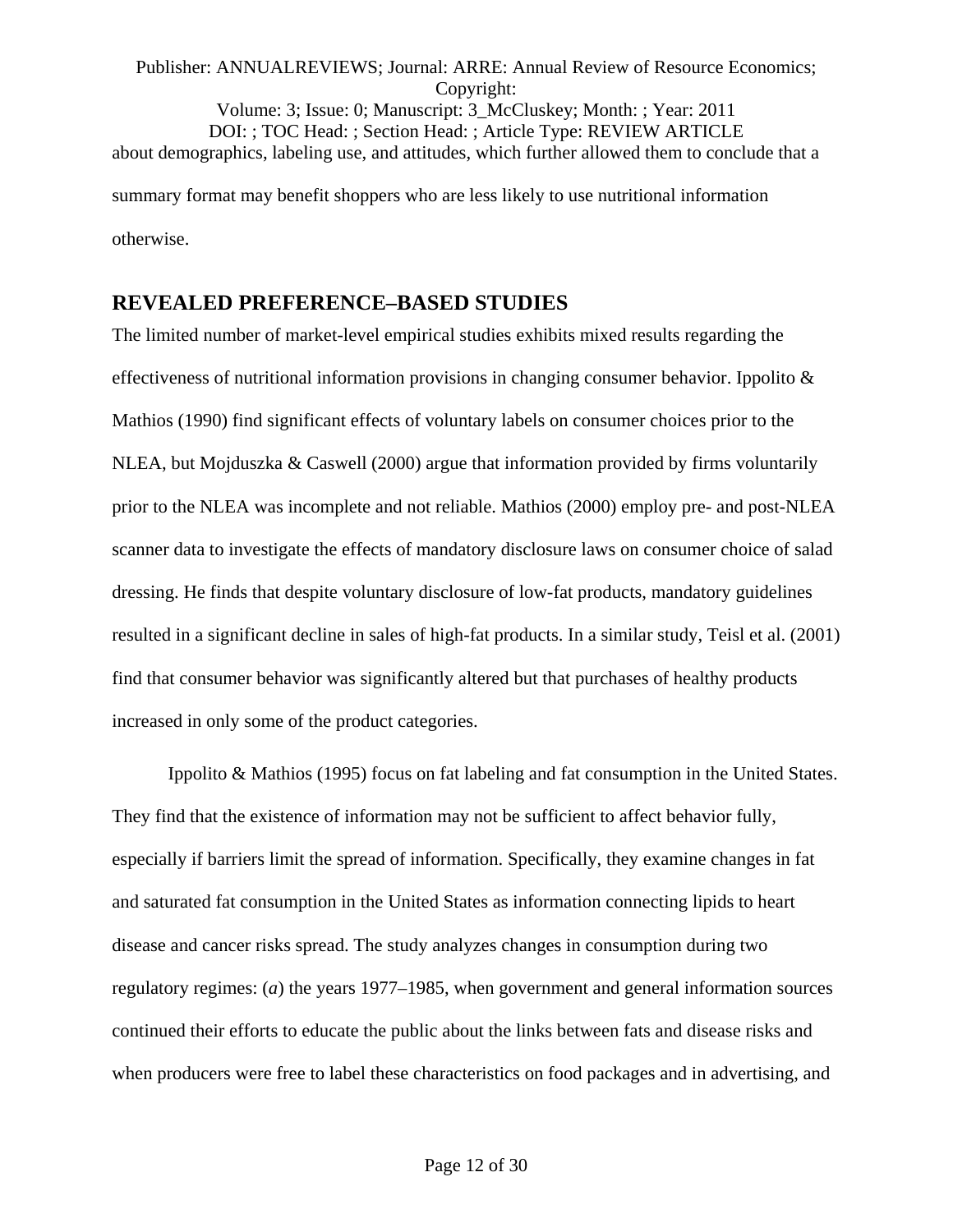Volume: 3; Issue: 0; Manuscript: 3\_McCluskey; Month: ; Year: 2011 DOI: ; TOC Head: ; Section Head: ; Article Type: REVIEW ARTICLE (*b*) the years 1985–1990, when the regulatory ban was lifted that prohibited producers from explaining the reasons why consumers should be interested in the content of foods. This controversial regulatory change allowed the use of so-called health claims in labeling and advertising, subject to the normal deception rules for all advertising and labeling claims. Consumers continued to reduce fat consumption through 1990, even though the basic information had been available for 30 years. Moreover, the regulatory experiment of the 1985– 1990 period suggests that advertising may play an important role in spreading this type of information, with substantial effects on market behavior.

# **EXPERIMENTAL APPROACHES**

Behavioral economics extends the traditional approach to economic analysis by incorporating findings from other disciplines in the behavioral sciences. In particular, whereas economists have historically restricted their attention to the roles of price, income, and information in driving consumer choice, behavioral economists allow for the possibility that cognitive, social, and emotional factors may be important in certain situations. Food choices and the question of what drives individuals to choose unhealthy foods rather than healthy alternatives have become prominent applications in recent years.

Although food decisions in their complexity, information costs, and potential real or perceived trade-offs between taste and nutritional value of food are difficult to quantify through traditional econometric means, causal effects can identified and documented through controlled experimentation. Participants in economic experiments make choices involving real products and real money. These incentive-compatible mechanisms ensure that participants truthfully reveal their preferences, simultaneously addressing biases in survey-based valuation methods and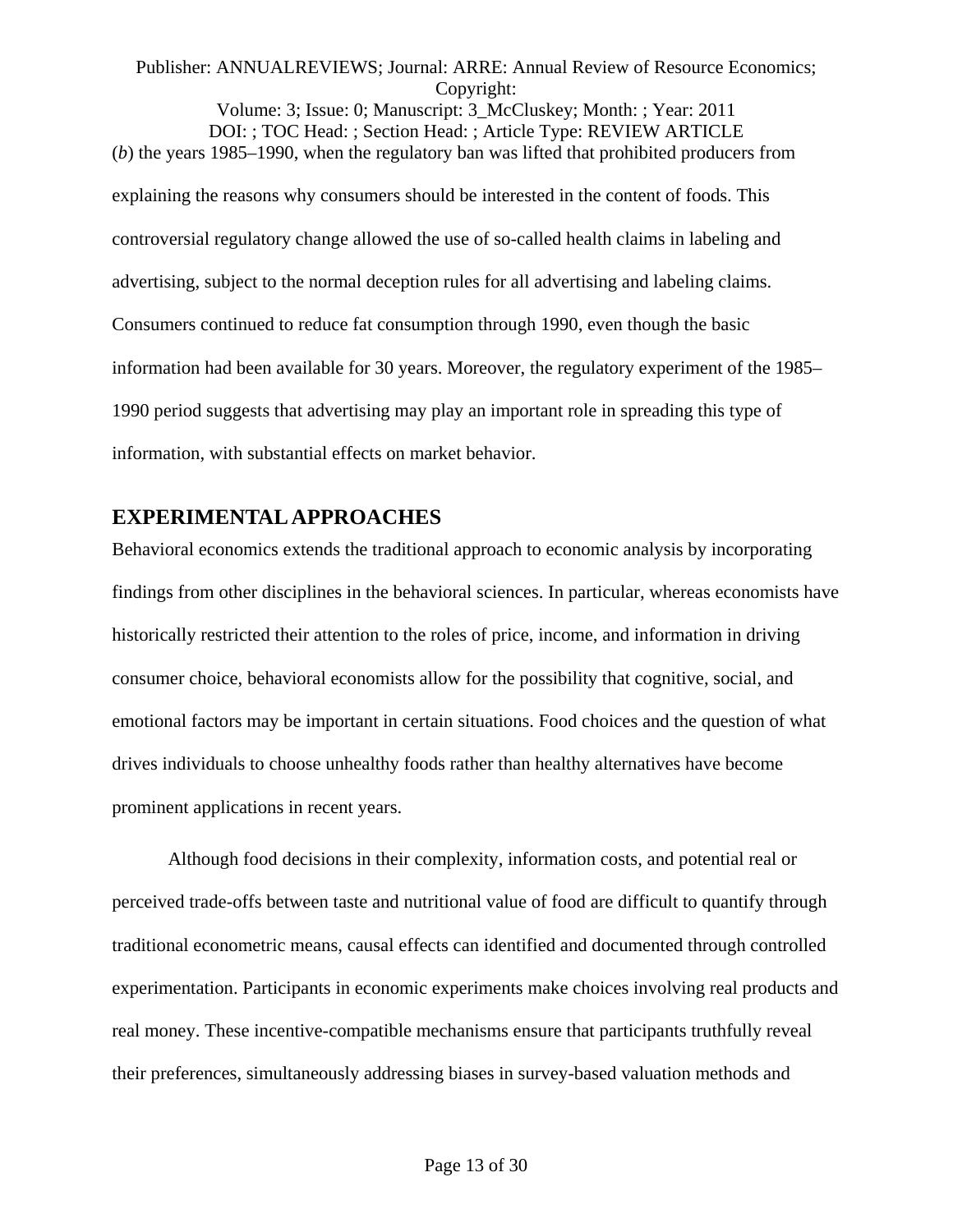Volume: 3; Issue: 0; Manuscript: 3\_McCluskey; Month: ; Year: 2011 DOI: ; TOC Head: ; Section Head: ; Article Type: REVIEW ARTICLE weaknesses in existing market data analyses. Davis & Holt (1993) provide an introduction to experimental economics, and detailed coverage of the use of auctions can be found in Lusk & Shogren (2007). As mentioned above, Williams (2005) reviews the existing literature on the extent to which consumers want and use nutritional information and health claims on food products. He summarizes that consumers do not clearly distinguish between nutrient content, functional food attributes, and health claims. The same study finds that visual aids may be required to help consumers differentiate between health claims, although consumers may use the visual aid rather than strength of the scientific evidence associated with the health claim to form expectations about overall product quality. Below we review and document the findings of recently published experiments in the field as well as in the laboratory,<sup>2</sup> concluding with findings of food away from home and restaurant labeling as a new research focus.

#### **Evidence from the Laboratory**

Controlled laboratory settings in the context of nutritional labeling have focused on interdependencies of information provision, perceptions, and attitudes as barriers to healthier food choices. Recruiting female participants only, Geyskens et al. (2007) find that health claims increase the amount of low-fat snacks consumed in a laboratory. Although both low-fat and regular potato chips were perceived as less healthy after participants were primed with health claims, participants also altered their perceptions about their weight. Participants perceived their own weight as lower, and although they also reported a lower ideal weight, the distance from their ideal body weight decreased. This introduced bias may explain the observed increased caloric food intake as a result of labeling claims. In this context, other studies also cite perceptions of an increased acceptable serving size and a reduction in consumption guilt as an additional explanation (e.g., Wansink & Chandon 2006). Aikman et al. (2006) further confirm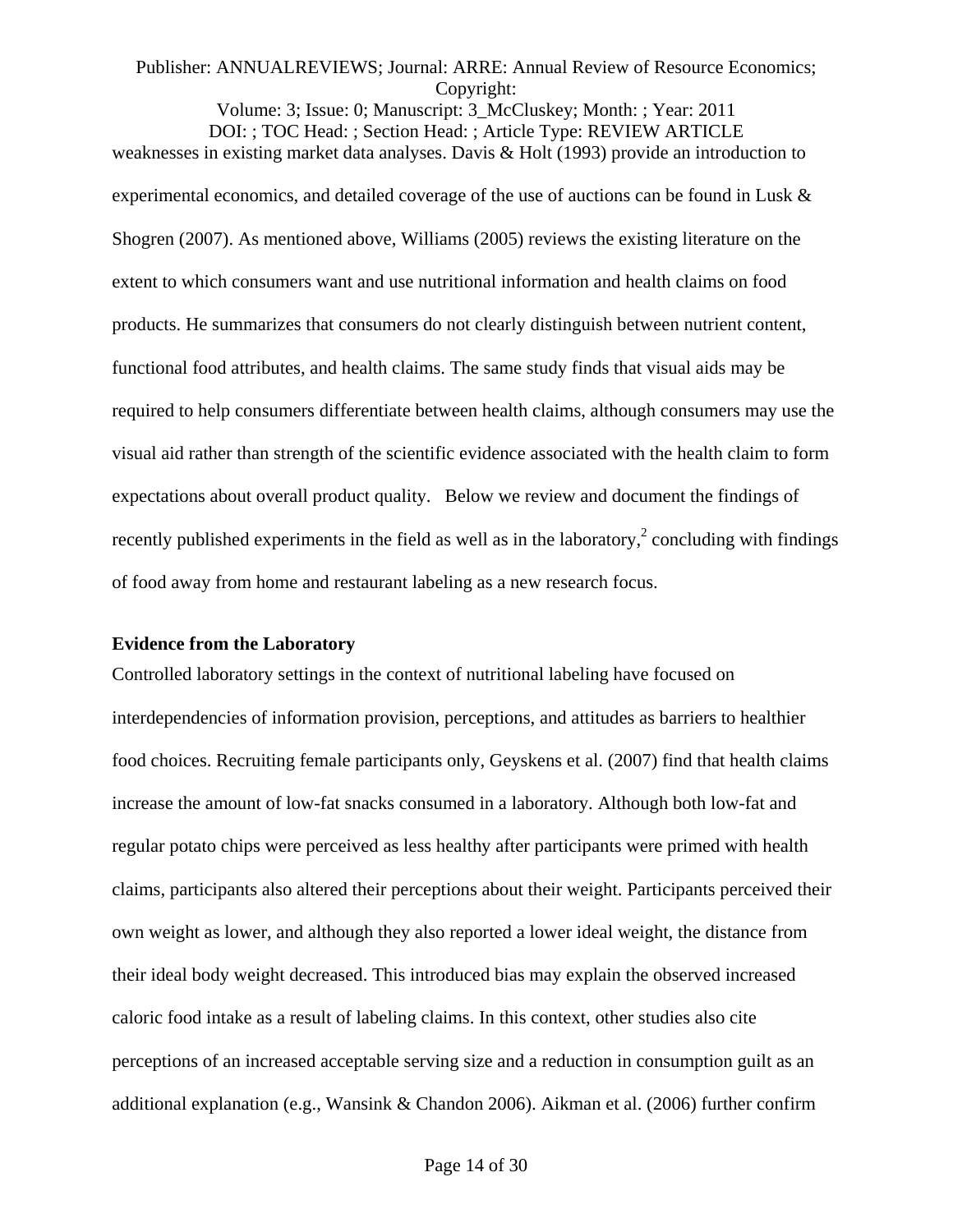Volume: 3; Issue: 0; Manuscript: 3\_McCluskey; Month: ; Year: 2011 DOI: ; TOC Head: ; Section Head: ; Article Type: REVIEW ARTICLE that taste and health, but also guilt and comfort, are the strongest predictors of food attitudes in general and that the context and format in which the information is provided affect the perception of healthiness by consumers.

Focusing on information format, Antonuk & Block (2006) compare single-serving labeling only to single-serving as well as entire-package labeling on snack foods for dieting and nondieting marketing students. Dieters seemed to pay greater attention to, perceived the necessity of, and had a better understanding of the labeling information. They also considered the provided serving as more adequate. Although nondieters ate significantly less when exposed to both labels, these differences decreased when single-serving and package labels were used. In a similar study, Behrens et al. (2007) analyze the effect of formed expectations through nutritional and health claims on the acceptability of soy milk. They suggest that sensory and information aspects are integrated in consumers' minds. If a product is perceived as worse than expected on the basis of the labeling information, consumers seem to adjust their choices less than if the product is better than expected. Finally, Baixauli et al. (2008) experiment with how information about fiber content influences consumer acceptance of muffins. The provided information does not increase the acceptance of the healthier option, either because consumers do not understand this information or because they associate the disclosed fiber content with negative food characteristics such as additive content.

#### **Evidence from Field Experiments**

Although experimental methods have several advantages, they are open to criticism of contextspecific results and external validity. Field experiments in grocery stores overcome many of these problems and constitute a natural experiment in the sense that they exogenously introduce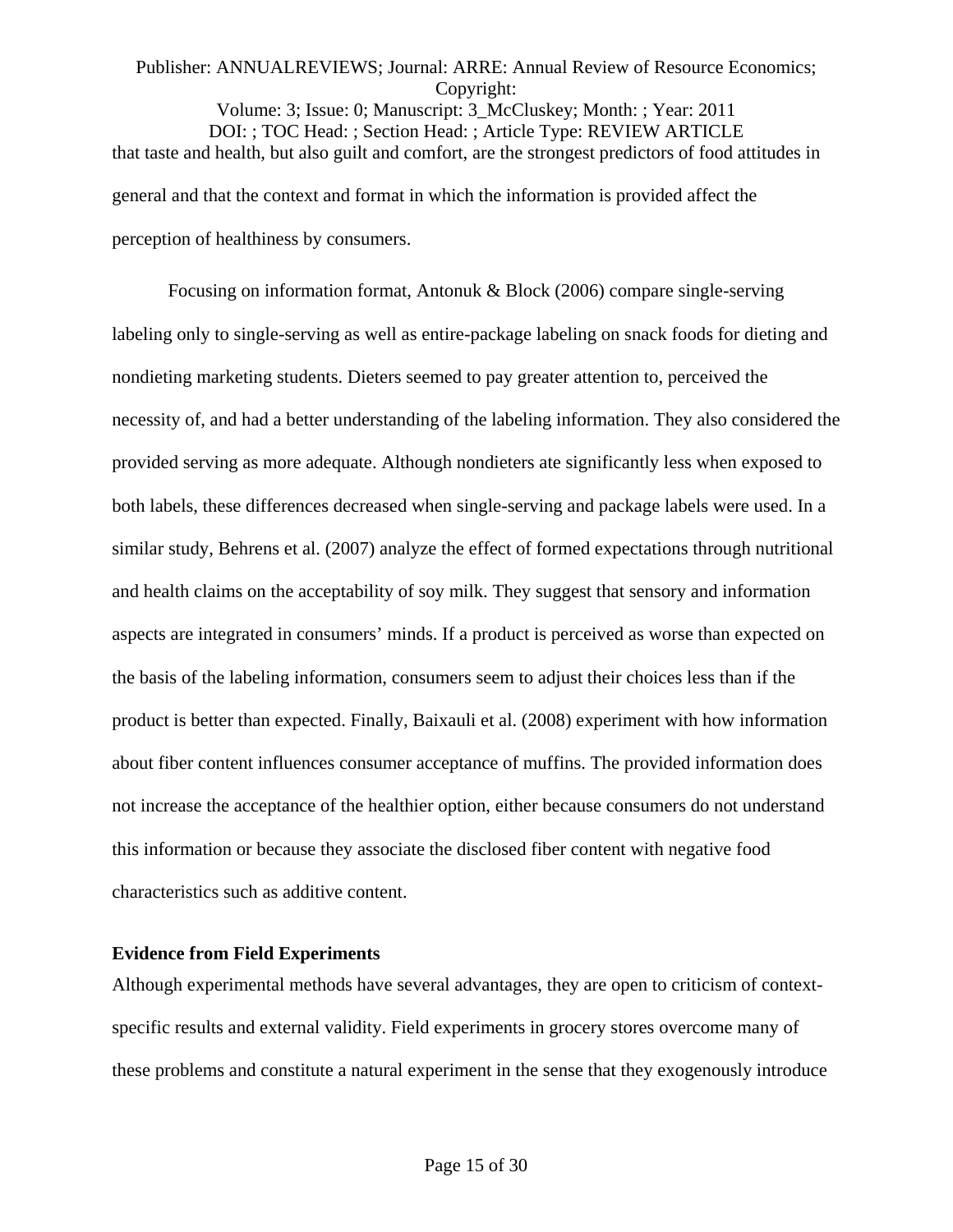Volume: 3; Issue: 0; Manuscript: 3\_McCluskey; Month: ; Year: 2011 DOI: ; TOC Head: ; Section Head: ; Article Type: REVIEW ARTICLE nutritional labels into treatment stores and observe responses of shoppers who are unaware that they are even part of an experiment. Such experiments are time-consuming and expensive to conduct but have the potential to provide more believable and generalizable estimates of the effect of treatment variables (Lusk 2011).

Originally applied in test marketing, an introduction of new products or marketing strategies in a few stores or regions to expose problems that would otherwise go undetected until full-scale introduction of the product or strategy, experimental studies have also been undertaken for more than two decades by applied economists with an interest in food consumption and marketing. Russo et al. (1986) displayed lists of information on vitamins and minerals as well as on sugar content in supermarkets. Although the posting resulted in increased nutritional information use, it had limited influence on actual purchases. Only a shorter list of added sugars highlighted in a second experiment increased the market share of low-sugar breakfast cereals at the expense of high-sugar brands. Teisl et al.'s (2001) study has a traditional economics focus on the welfare effects of the provision of nutritional information. In a cooperative effort between a supermarket and the FDA, Teisl et al. tested the efficacy of nutritional shelf labeling. Nutritional information was posted on the shelf labels and consisted of a simple message highlighting whether the food product was low or reduced in fat, cholesterol, sodium, and calories. They note that nutritional labeling is likely to have a smaller effect on the behavior of those individuals who have prior knowledge of the nutritional content of the products they are consuming. Their results also highlight that information provision may not always lead consumers to switch their consumption away from unhealthy products to more healthy alternatives. Therefore, they distinguish between a health effect (information allows the consumer to reduce his purchases of unhealthy products in favor of healthy products) and a substitution effect (information increases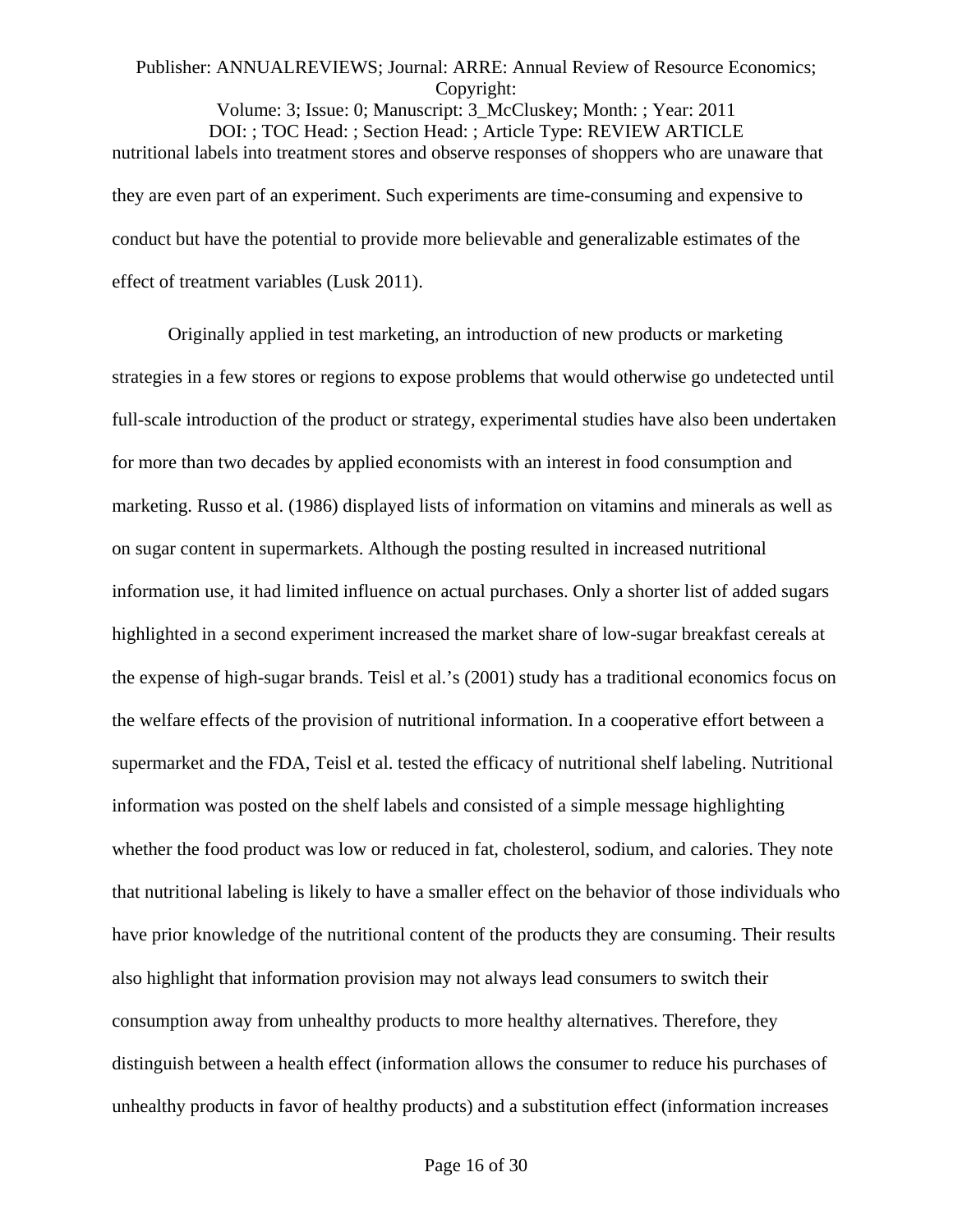Volume: 3; Issue: 0; Manuscript: 3\_McCluskey; Month: ; Year: 2011 DOI: ; TOC Head: ; Section Head: ; Article Type: REVIEW ARTICLE the consumers' ability to substitute across food categories so as to maintain an overall health consideration while increasing utility associated with other food attributes such as taste).

Kiesel & Villas-Boas (2011) and Berning et al. (2010) use a field experiment approach to examine the effect of grocery store nutritional labels on the sales of microwave popcorn in the East Bay Area of California. Kiesel & Villas-Boas (2011) test whether information costs prevent consumers from fully optimizing their purchase decisions with regard to nutritional content by estimating the effect of making nutritional information provided on the NFP more salient and easier to process. In contrast to Teisl et al. (2001), Kiesel & Villas-Boas (2011) focus on the experimental design and credible identification of treatment effects in a reduced-form approach most common in the experimental data analysis. By displaying one nutrient or combining multiple nutrient claims, these researchers increase the information content while simultaneously increasing potential information costs. Difference-in-difference and triple-difference estimations (see Gruber 1994, Meyer 1995, Bertrand et al. 2004) as well as a synthetic control method approach (Abadie et al. 2007) suggest that information costs can prevent consumers from incorporating nutritional information into their purchasing decisions. These findings were not driven by consumers simply paying more attention to labeled products, as indicated by the diverse labeling effects. Berning et al. (2010) estimate the effect of these nutritional labels on the demand for healthy (products that merit a nutritional label) and unhealthy (products that do not merit a nutritional label) microwave popcorn in an incomplete demand system. Contrary to expectations, these papers find that nutritional labels can decrease sales of healthy popcorn and increase sales of unhealthy popcorn. They hypothesize that nutritional labels on popcorn may signal unwanted product characteristics such as undesirable taste in the context of low fat. These results demonstrate a counterintuitive response to nutritional labels that are unlikely to have been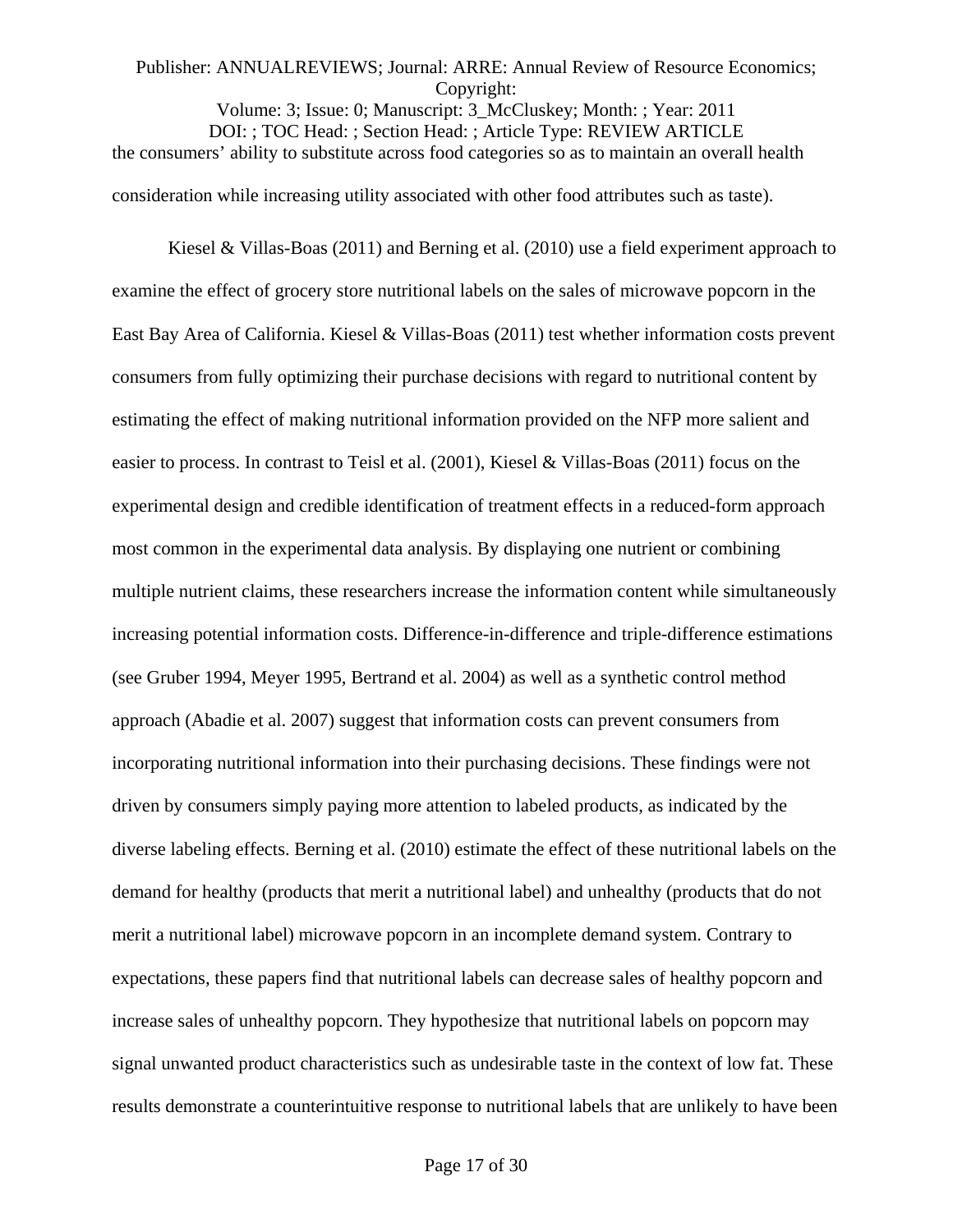Volume: 3; Issue: 0; Manuscript: 3\_McCluskey; Month: ; Year: 2011 DOI: ; TOC Head: ; Section Head: ; Article Type: REVIEW ARTICLE detected in a lab experiment. Lab participants, when faced with a low-fat label, would likely have taken it as a signal of what they should buy, but absent the artificially induced social pressures of the lab, people behaved differently.

Finally, following the tradition of test marketing, Ackerberg (2001, 2003) finds that yogurt advertising can have significant effects on inexperienced buyers by providing additional information on search and experience characteristics. It does not affect experienced buyers, suggesting that advertising health-related product characteristics results in economically and statistically insignificant prestige effects.

#### **Experiments on Restaurant Labeling**

Although restaurants were originally exempt from labeling regulations under the NLEA, increased consumption of foods prepared outside the home is a possible cause of rising rates of obesity and poor diet quality. This food is typically higher in calories, is of poorer nutritional quality, and is served in larger portions. Furthermore, even trained nutritionists have great difficulty estimating the calories in restaurant meals (Roberto et al. 2010). Recent market-level field experiments provide some estimates of impacts on obesity with regard to nutritional labeling on restaurant menus. Yamamoto et al. (2005) uses the provision of calorie and fat content information on the menus of three popular restaurants and finds that the posting did not modify food choice behavior of a U.S. adolescent sample. A recent study of pre- and postcalorie labeling of Starbucks's menu items in New York in 2008 estimates a 6% reduction in calories per sales transaction and further projects a decrease in long-term body weight of less than 1% (Bollinger et al. 2010). Although calorie posting led consumers to buy fewer food items and to switch to lower calorie food items, beverage choices at Starbucks were unaffected. Finally, an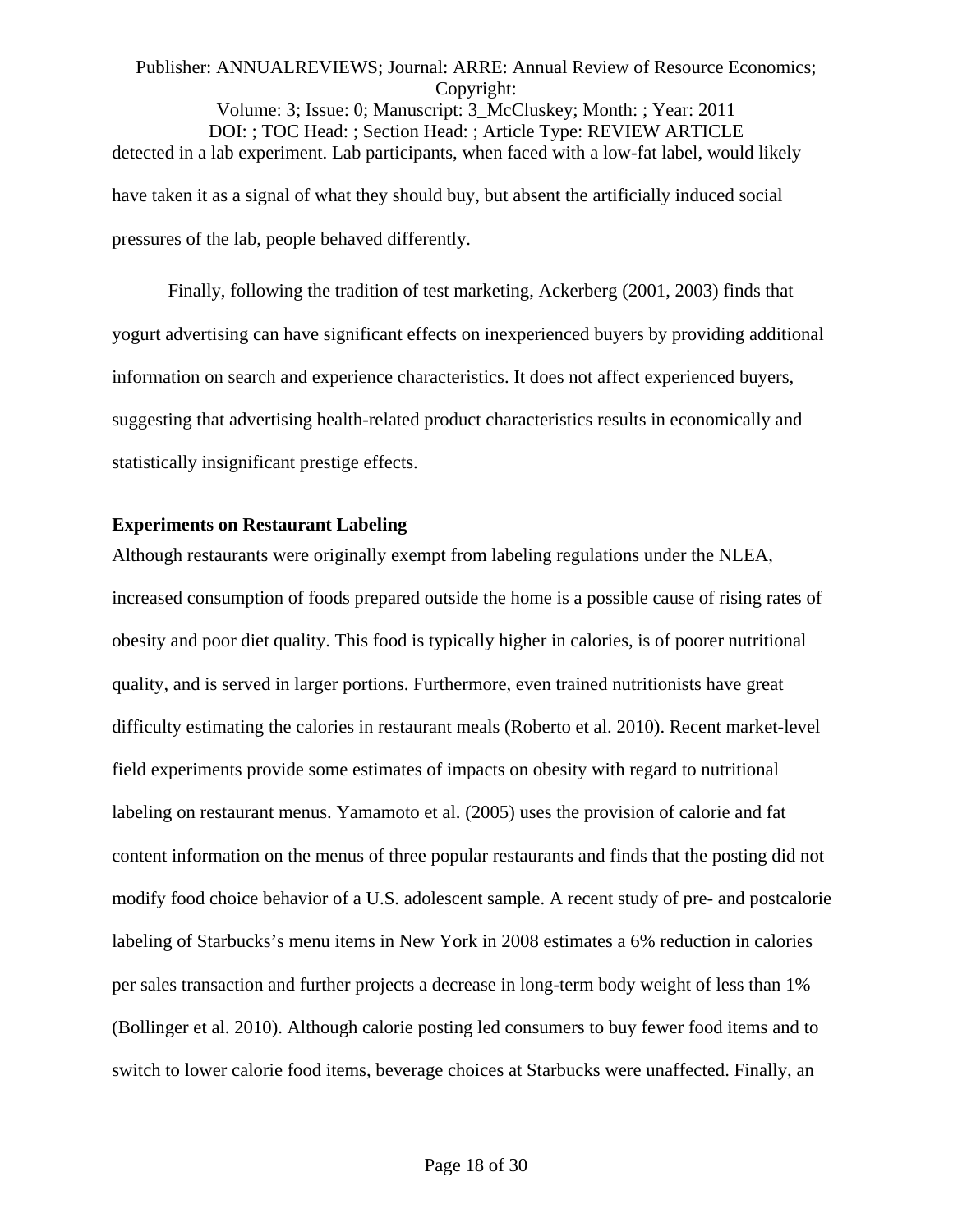Volume: 3; Issue: 0; Manuscript: 3\_McCluskey; Month: ; Year: 2011 DOI: ; TOC Head: ; Section Head: ; Article Type: REVIEW ARTICLE impact assessment in Los Angeles County estimates that restaurant menu labeling may decrease the annual weight gain of residents by 41% on the basis of estimates from other reports that 10% of restaurant patrons select reduced-calorie meals as a result of menu labeling with an average calorie reduction per meal of 100 kcal (Kuo et al. 2009).

Studies in the laboratory also provide much needed insights into this new policy focus. Howlett et al. (2008) argue that product claims and consumer motivation moderate the effects of nutritional information provision. Burton et al. (2006) use a survey methodology to examine how accurately consumers estimate the nutrient content of typical restaurant meals. Survey results show that consumers significantly underestimated levels of calories, fat, and saturated fat in less healthy restaurant items. Actual fat and saturated fat levels were two times and calories were almost two times of consumers' estimates. In a subsequent experiment on items for which levels of calories, fat, and saturated fat substantially exceeded consumers' expectations, the provision of nutritional information had a significant influence on product attitude, purchase intention, and choice.

Drichoutis et al. (2009b) use experimental auctions to estimate consumers' WTP for different products with different types of nutritional labels. Subjects bid more for the products with nutritional labels, and among products with nutritional information, subjects' WTP values differed, depending on the type of nutritional label on the product. In a similar approach, Roberto et al. (2010) randomly assigned participants to a menu without calorie labels, a menu with calorie labels, or a menu with calorie labels and a label stating the recommended daily caloric intake for an average adult. Food choices and intake during and after the study dinner were measured. Results indicated that participants in the calorie label groups ordered fewer calories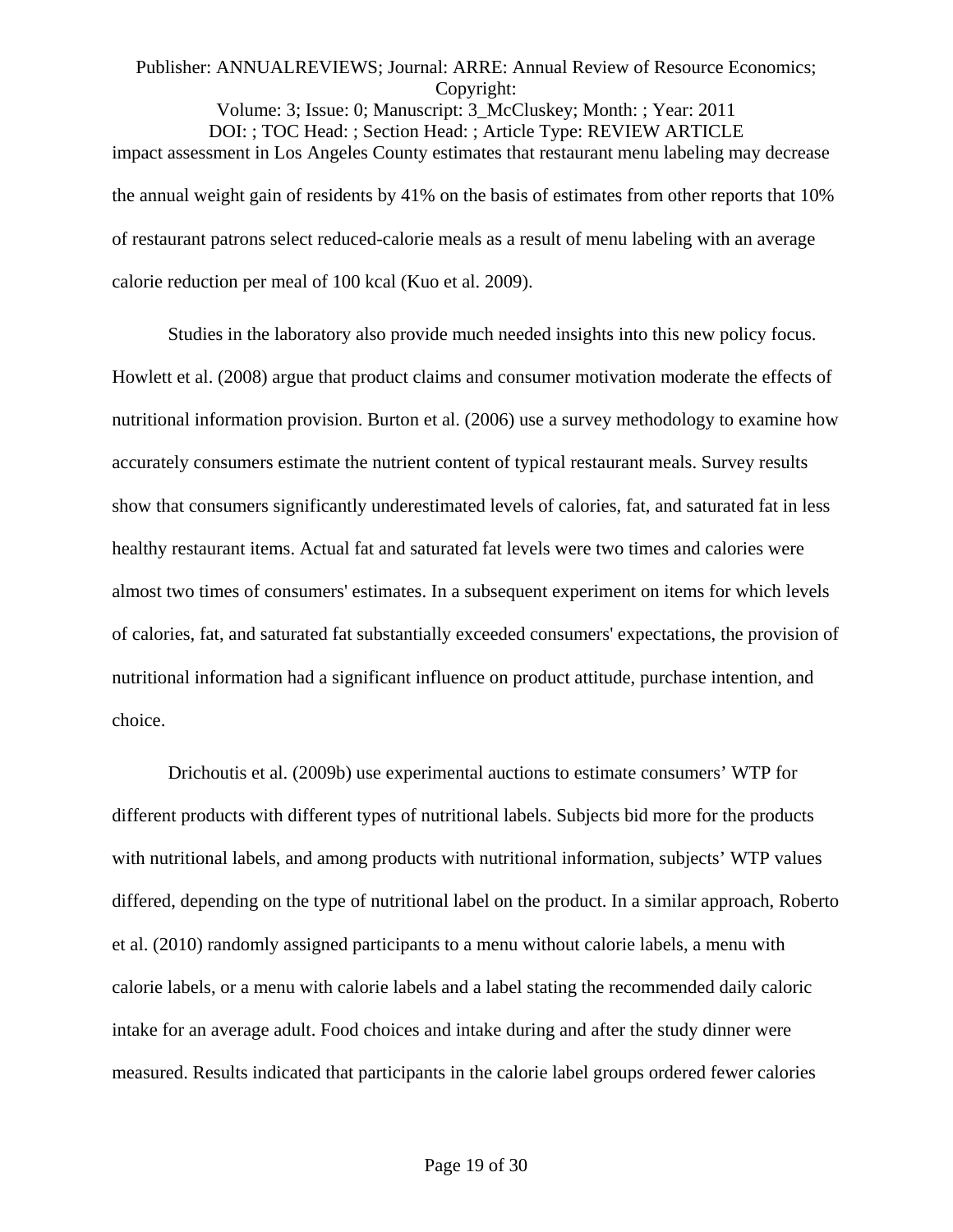Volume: 3; Issue: 0; Manuscript: 3\_McCluskey; Month: ; Year: 2011 DOI: ; TOC Head: ; Section Head: ; Article Type: REVIEW ARTICLE than did those in the group with the no-calorie labels. When calorie label conditions were combined, that group consumed 14% fewer calories than did the no-calorie label group. Individuals who were in the calorie label condition group consumed more calories after the study dinner than did those in both other conditions. When calories consumed during and after the study dinner were combined, participants in the calorie label group plus information group consumed an average of 250 fewer calories than did participants in the other groups.

Chandon & Wansink (2007) specifically focus on potential backfiring effects of menu labels by pointing to the paradox that despite the increase in health claims, the United States still has a high level of calorie intake. In four experimental studies, they show that people are more likely to underestimate the caloric content of main dishes and to choose higher-calorie side dishes, drinks, or desserts when fast-food restaurants claim to be healthy (e.g., Subway) compared with when they do not (e.g., McDonald's). Although an increase in attention to nutritional information by respondents improved the accuracy of calorie estimations, it did not reduce the halo effects of health claims: Health claims lead consumers to unknowingly order beverages and side dishes containing more calories.

On the basis of these findings, it seems unclear whether nutritional labeling in restaurants will lead to healthier food choices overall. The Health Care and Education Affordability Reconciliation Act of 2010 now mandates calorie labeling of foods sold in restaurant chains with more than 20 outlets and vending machines. Although this legislation applies to calories only, it instructs restaurants to include other nutrients and a statement regarding suggested daily caloric intake so consumers can put the information in the context of a daily diet. The next section summarizes and concludes our review of existing studies. We discuss future research directions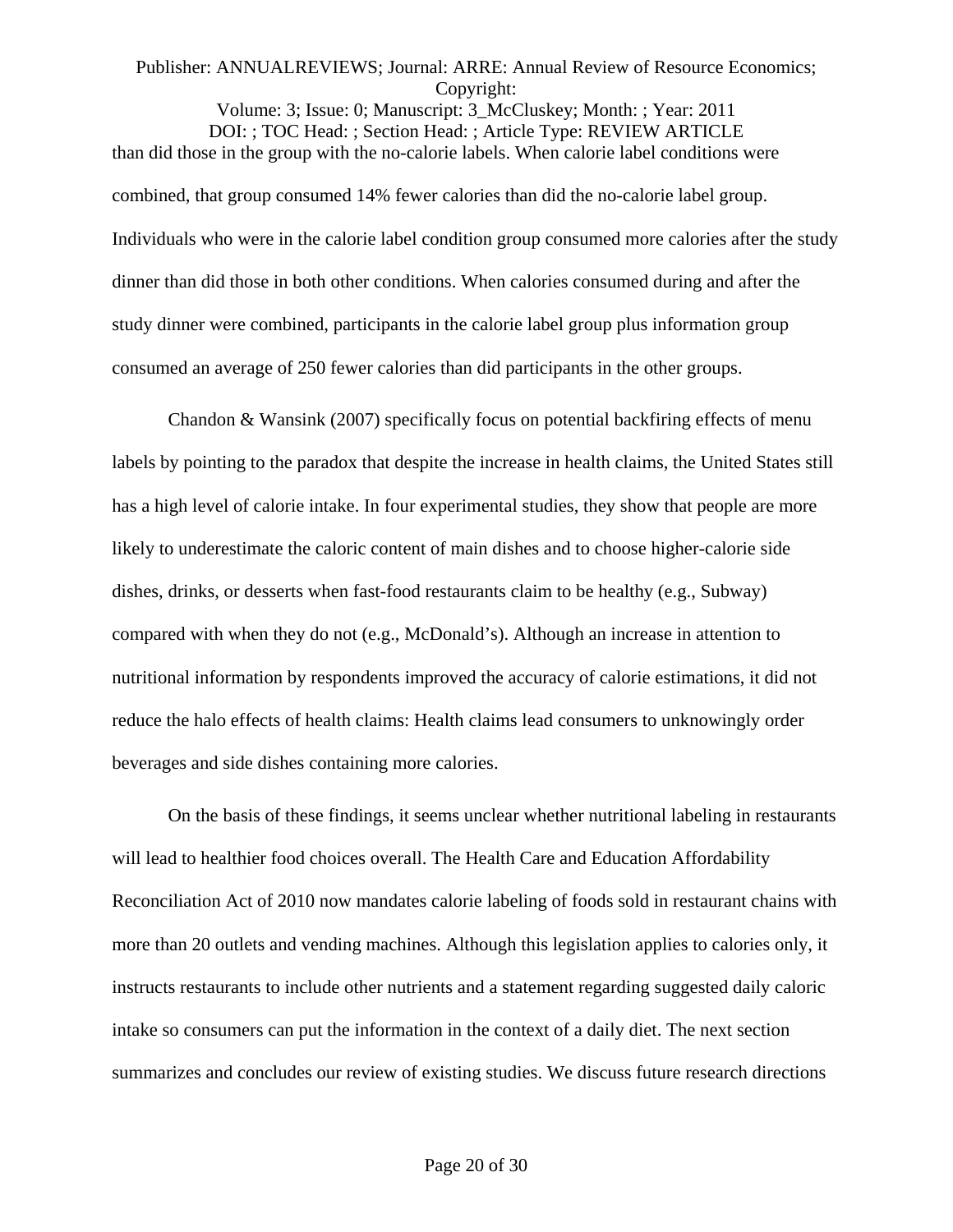Volume: 3; Issue: 0; Manuscript: 3\_McCluskey; Month: ; Year: 2011 DOI: ; TOC Head: ; Section Head: ; Article Type: REVIEW ARTICLE evaluating these recent regulatory changes and provide further insights regarding the role that successful and effective nutritional labeling can play in promoting healthier food choices.

# **DISCUSSION AND FUTURE RESEARCH DIRECTIONS**

On the basis of our review, we conclude that label use has the potential to improve dietary quality, but the magnitude of these improvements is relatively small. The record for nutritional labeling is mixed. The presentation of nutritional information, such as its complexity, specificity, credibility, location on the package, and perhaps even ink color, may significantly affect the manner in which consumers actually use such information in the marketplace. Although consumers generally view nutritional information as useful, they prefer short, succinct wording over long and complex claims and believe that the government should approve claims. Consumers often do not clearly distinguish between nutrient content claims, function claims, and health claims (Williams 2005).

There is widespread interest in the provision of nutritional information on food packages, but this interest differs between people, situations, and products. On the positive side, many consumers do read food labels, and nutrition is an important consideration in food purchases. Food producers have also responded by creating healthier foods. On the negative side, obesity in the United States has increased since the introduction of mandatory nutritional labels (e.g., Mokdad et al. 1999), and this trend continues. Although some studies report positive welfare effects, these effects seem small compared with the large numbers of deaths per year that continue to be attributed to obesity. Therefore, nutritional labeling has potentially led to some improvement in overall health but continues to be more than counterbalanced by the many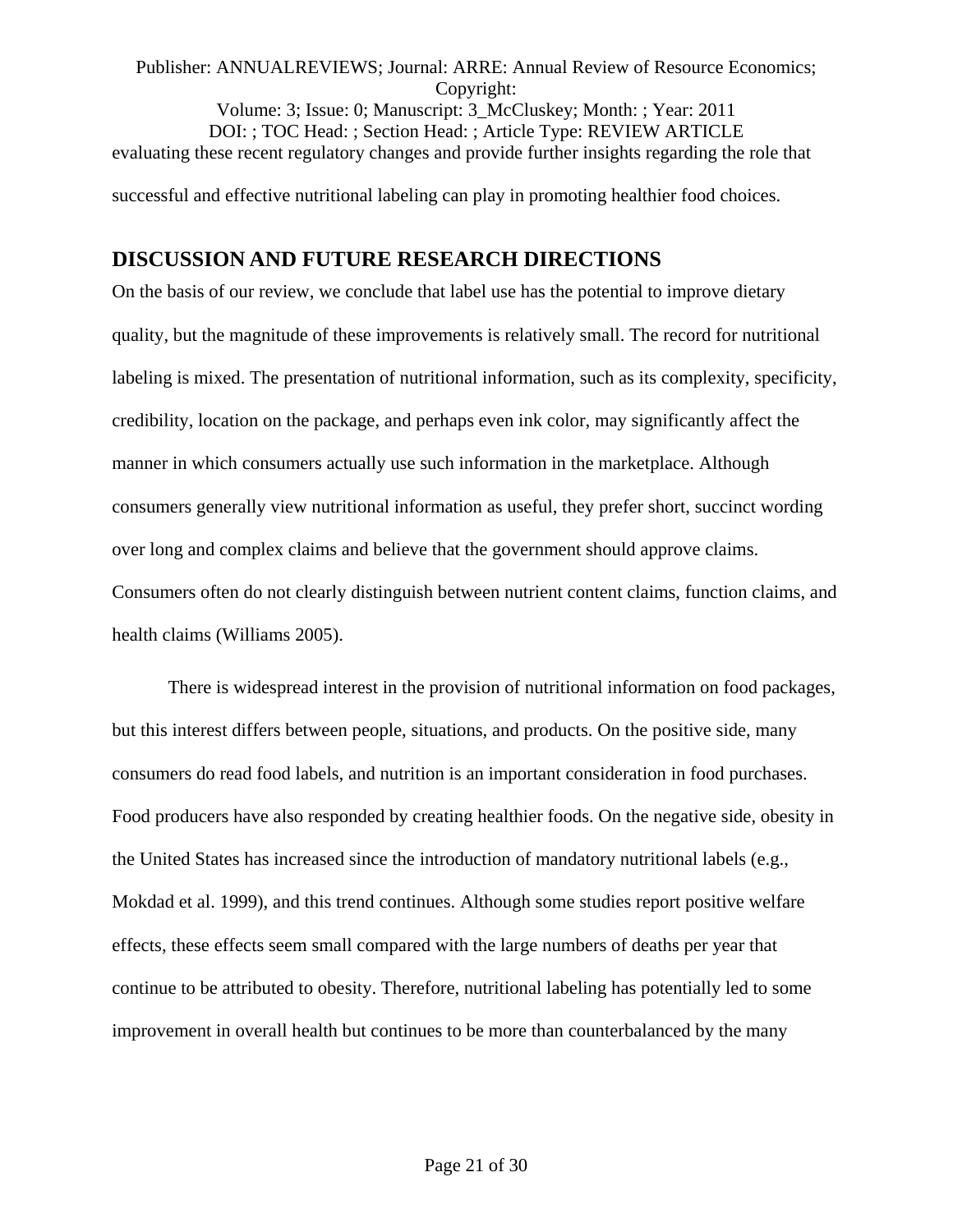# Publisher: ANNUALREVIEWS; Journal: ARRE: Annual Review of Resource Economics; Copyright: Volume: 3; Issue: 0; Manuscript: 3\_McCluskey; Month: ; Year: 2011

DOI: ; TOC Head: ; Section Head: ; Article Type: REVIEW ARTICLE factors that lead to obesity, such as lack of exercise, increased food consumption, and increased consumption of ready-to-eat foods.

In addition, nutritional labels have not always provided information in an efficient and effective manner. There might be gains from mandating a standardized format, such as the British traffic light approach, in contrast to the current environment, in which firms are allowed to alter the format. Label users are more likely to consider such initiatives as beneficial (Gracia et al. 2007). Loureiro et al. (2006) and Drichoutis et al. (2009a), for instance, find that European consumers would value having standardized nutritional information in food products. Mandating nutritional information, however, creates asymmetric opportunities for firms, which then affects their strategies and survival. Regulatory rules and enforcement policies may have induced firms to move away from reinforcing nutritional claims through advertising (e.g., Ippolito  $\&$ Pappalardo 2002). In addition, Moorman et al. (2005) find that the NLEA in the United States led to an increase in small-share firm exits. The findings from the studies discussed here suggest that there are still many inconsistencies and gaps in the literature related to nutritional labeling.

In this context, it is important to consider ethnic diversity and cultural appropriateness when developing and applying nutritional information programs. Without appropriate consumer education programs that enhance consumers' knowledge and understanding of information, NFPs will likely have limited and sometimes unintended consequences. In an era of high-speed Internet and fast information, it is not surprising that many people seek information through Internet sources. What requires policy makers' attention is the fact that up to 80% of the visits and time spent on seeking health and nutritional information (at least for Canadians) on commercial Web sites are for information that are often poor and misleading (Ostry et al. 2008).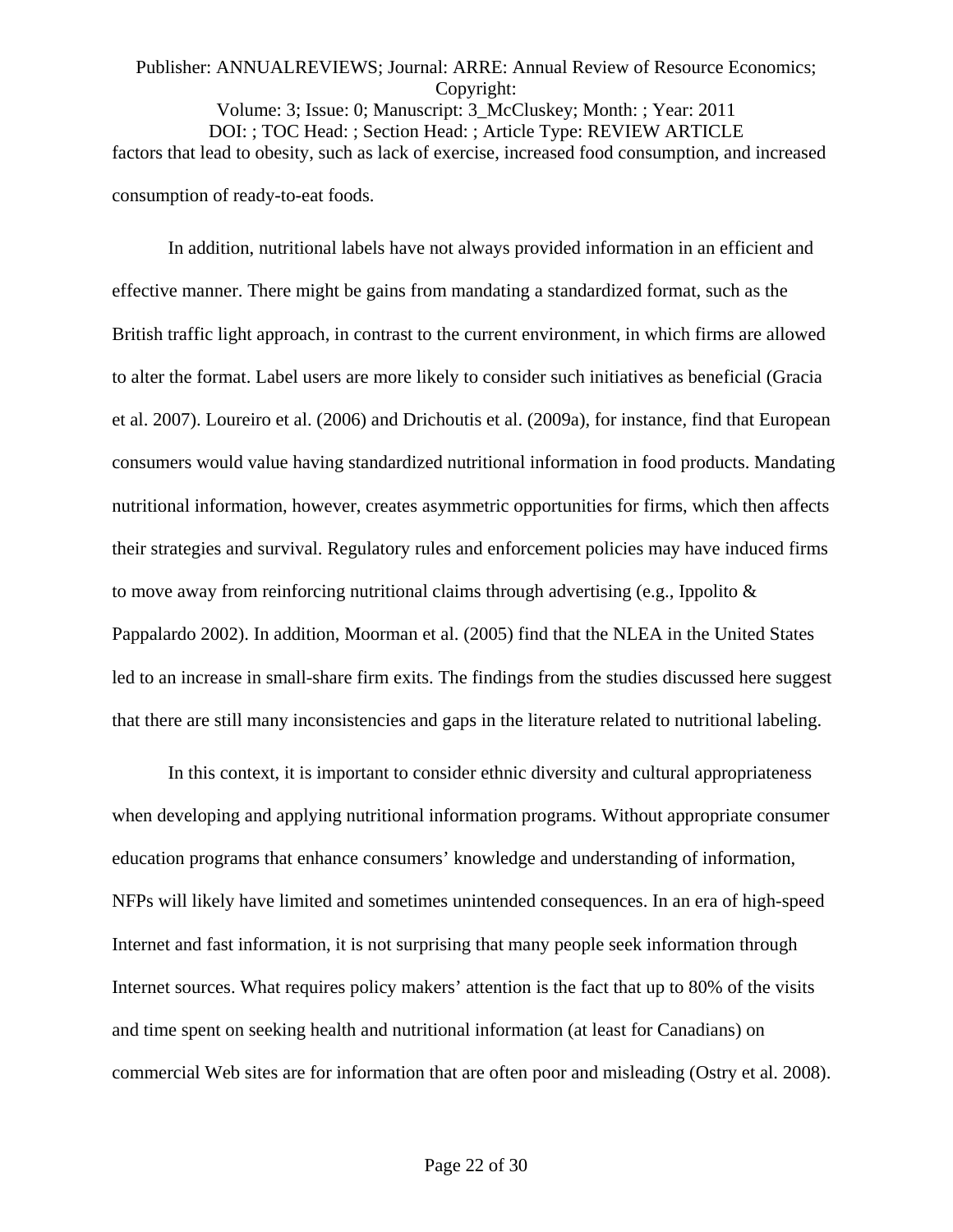Volume: 3; Issue: 0; Manuscript: 3\_McCluskey; Month: ; Year: 2011 DOI: ; TOC Head: ; Section Head: ; Article Type: REVIEW ARTICLE Many factors drive label usage and food consumption behavior, including heterogeneous

values of time, health concerns, tastes, incomes, and culture. The nature and extent of consumer heterogeneity make explaining food consumption patterns across individuals difficult. To mitigate heterogeneity effects empirically, researchers should seek panel data methods, which hold constant some of the heterogeneity attributed to individual variation over time. Regulators must consider the consumer segments they are trying to target when implementing new policies. Alternatively, a multiple-tier system of regulation or labeling is possible. In the context of food safety, Graff Zivin (2006) develops a model of a differentiated food market with two types of government-certified quality standards: a minimum standard and a higher one. This meets the needs of a population that is heterogeneous in its susceptibility to food-related health risks.

Many emerging areas of future research warrant our attention. An important area is the opportunity for economists to collaborate with researchers from other disciplines, including nutrition, food science, sensory science, marketing, neuroscience, and psychology, to better understand how consumers respond to the trade-offs that are involved in food choice. Discovering the particular situations or environmental cues that influence the behavioral response to nutrition will require careful study across disciplines. Advances in neuroscience, for instance, are allowing scientists to understand the brain and to make inferences about motivation and decisions in real time (Camerer et al. 2005). Similarly, it is becoming increasingly feasible to measure endocrine hormones such as cortisol and to test directly for genes that impact obesity, depression, or even risk-seeking behavior, both in the laboratory and in conjunction with largesample social sciences surveys (Rosmond et al. 2002, Kreek et al. 2005, Kuhnen & Chiao 2009). These new tools have spawned biological interpretations of many of the phenomena studied by behavioral economists, which may help researchers understand the peculiarities of consumer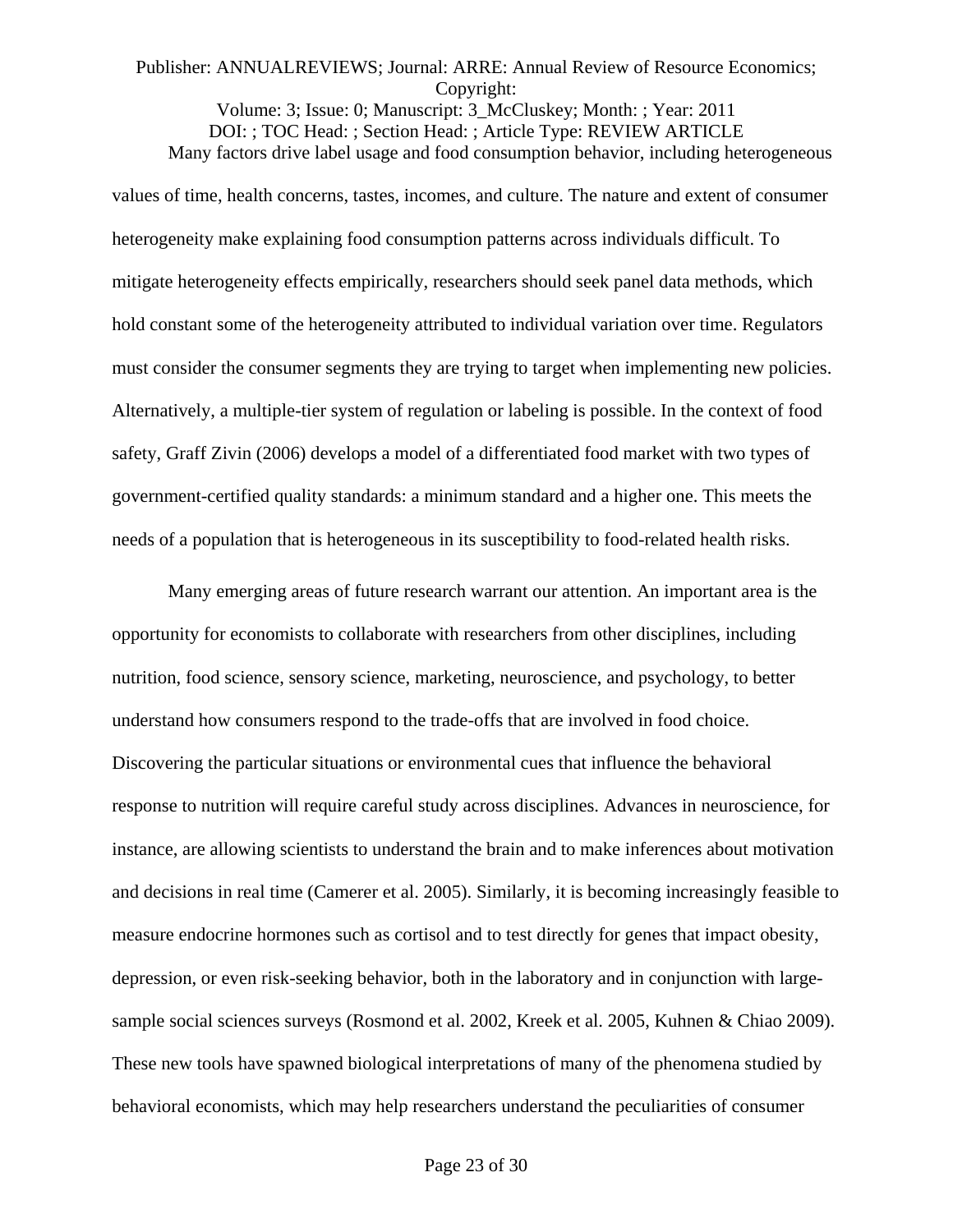Volume: 3; Issue: 0; Manuscript: 3\_McCluskey; Month: ; Year: 2011 DOI: ; TOC Head: ; Section Head: ; Article Type: REVIEW ARTICLE dietary behavior (Smith 2009). Furthermore, economists working across disciplines have begun to understand the many visceral or psychological determinants of choice, and applications to food are often immediately apparent. Visceral influences such as hunger can limit an individual's ability to make decisions consistent with long-term health, as can emotional states such as stress or depression (Greeno & Wing 1994, Loewenstein 1996, Mancino & Kinsey 2008, Smith 2009). Imperfections in our sensory perceptions sometimes result in difficulties in linking food intake with nutrition. In an experiment, Wansink et al. (2005) provide an illustration of this problem. They served soup to half their participants in a self-refilling bowl, which provided a biased visual cue. The self-refilling bowls slowly and imperceptibly refilled as their contents were consumed. Wansink et al. found that the participants who unknowingly ate from self-refilling bowls ate 73% more soup than did those who ate from normal bowls. Furthermore, the participants eating from self-refilling bowls did not believe they consumed more, nor did they perceive themselves as more sated than those eating from normal bowls. These interdisciplinary collaborations can be conducted in both traditional (e.g., market and scanner) and nontraditional (experimental) datacollecting environments. Policy changes and marketing strategies that constitute natural experiments are occurring with great frequency, and they are often not analyzed at an academically rigorous level. Academia-industry partnerships may be beneficial for both parties, as long as the academic researchers remain in charge of their own research agendas. Datasharing alliances benefit the firm that obtains free and unbiased research and the researcher who advances his or her research agenda.

Current regulations related to nutritional labeling are focused mainly on food that is purchased to be consumed at home, rather than the food-away-from-home market. More research is needed that can provide information about consumers' perceptions, attitudes, and use of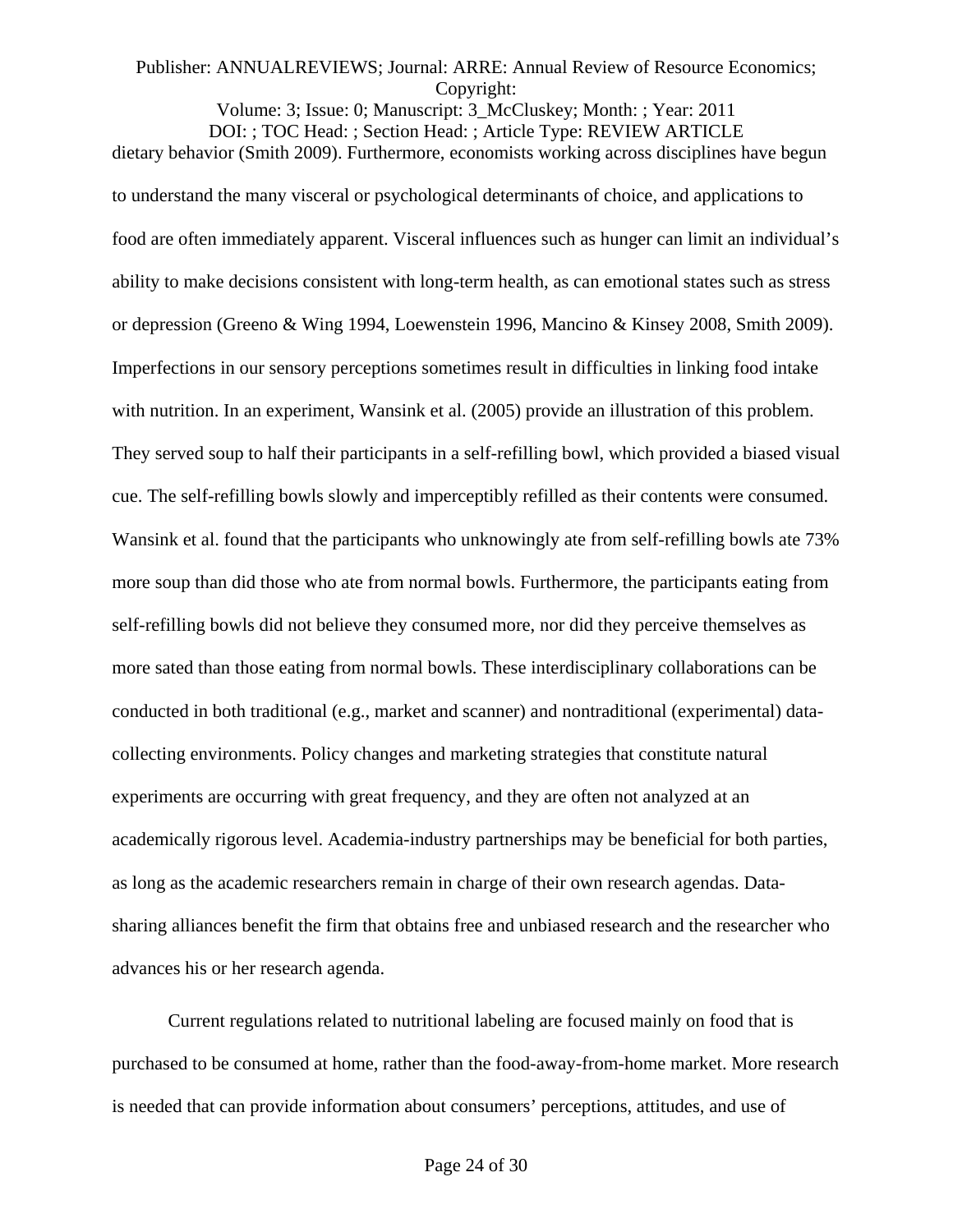Volume: 3; Issue: 0; Manuscript: 3\_McCluskey; Month: ; Year: 2011 DOI: ; TOC Head: ; Section Head: ; Article Type: REVIEW ARTICLE nutritional information in these markets. Overall, economists can contribute important insights

by becoming more involved in the evaluation of programs and policies related to nutritional

information and education. More specifically, economists can develop and apply robust

econometric and statistical methods that accurately measure policies' effectiveness in improving

dietary and health behavior as well as quality of life.

## **DISCLOSURE STATEMENT**

The authors are not aware of any affiliations, memberships, funding, or financial holdings that might be perceived as affecting the objectivity of this review.

## **ACKNOWLEDGMENTS**

We thank Jennifer Kao, Moon Parks, and Fafanyo Asiseh for research assistance.

# **LITERATURE CITED**

- Abadie A, Diamond A, Hainmueller J. 2007. *Synthetic control methods for comparative case studies: estimating the effect of California's tobacco control program*. Tech. Work. Pap. 0335, Natl. Bur. Econ. Res.
- Ackerberg DA. 2001. Empirically distinguishing informative and prestige effects of advertising. *Rand J. Econ.* 32(2):316–33
- Ackerberg DA. 2003. Advertising, learning, and consumer choice in experience good markets: a structural empirical examination. *Int. Econ. Rev.* 44(3):1007–40
- Aikman SN, Min KE, Graham D. 2006. Food attitudes, eating behavior, and the information underlying food attitudes. *Appetite* 47(1):111–14
- Antonuk B, Block LG. 2006. The effect of single serving versus entire package nutritional information on consumption norms and actual consumption of a snack food. *J. Nutr. Educ. Behav.* 38(6):365–70
- Baixauli R, Salvador A, Hough G, Fiszman SM. 2008. How information about fibre (traditional and resistant starch) influences consumer acceptance of muffins. *Food Qual. Prefer.* 19(7):628–35
- Baltas G. 2001. Nutrition labeling: issues and policies. *Eur. J. Mark.* 35(5–6):708–21
- Becker GS. 1965. A theory of the allocation of time. *Econ. J.* 75(299):493–517
- Becker GS, Murphy KM. 1993. A simple theory of advertising as a good or bad. *Q. J. Econ.* 108(4):941–64
- Behrens JH, Villanueva NDM, da Silva M. 2007. Effect of nutrition and health claims on the acceptability of soyamilk beverages. *Int. J. Food Sci. Technol.* 42(1):50–56
- Berning JP, Chouinard H, McCluskey JJ. 2008. Consumer preferences for detailed versus summary formats of nutrition information on grocery store shelf labels. *J. Agric. Food Ind. Organ.* 6(1):Artic. 6. http://www.bepress.com/jafio/vol6/iss1/art6
- Berning J, Chouinard HH, McCluskey JJ. 2010. Do positive nutrition shelf labels affect consumer behavior? Findings from a field experiment with scanner data. *Am. J. Agric. Econ.* doi: 10.1093/ajae/aaq104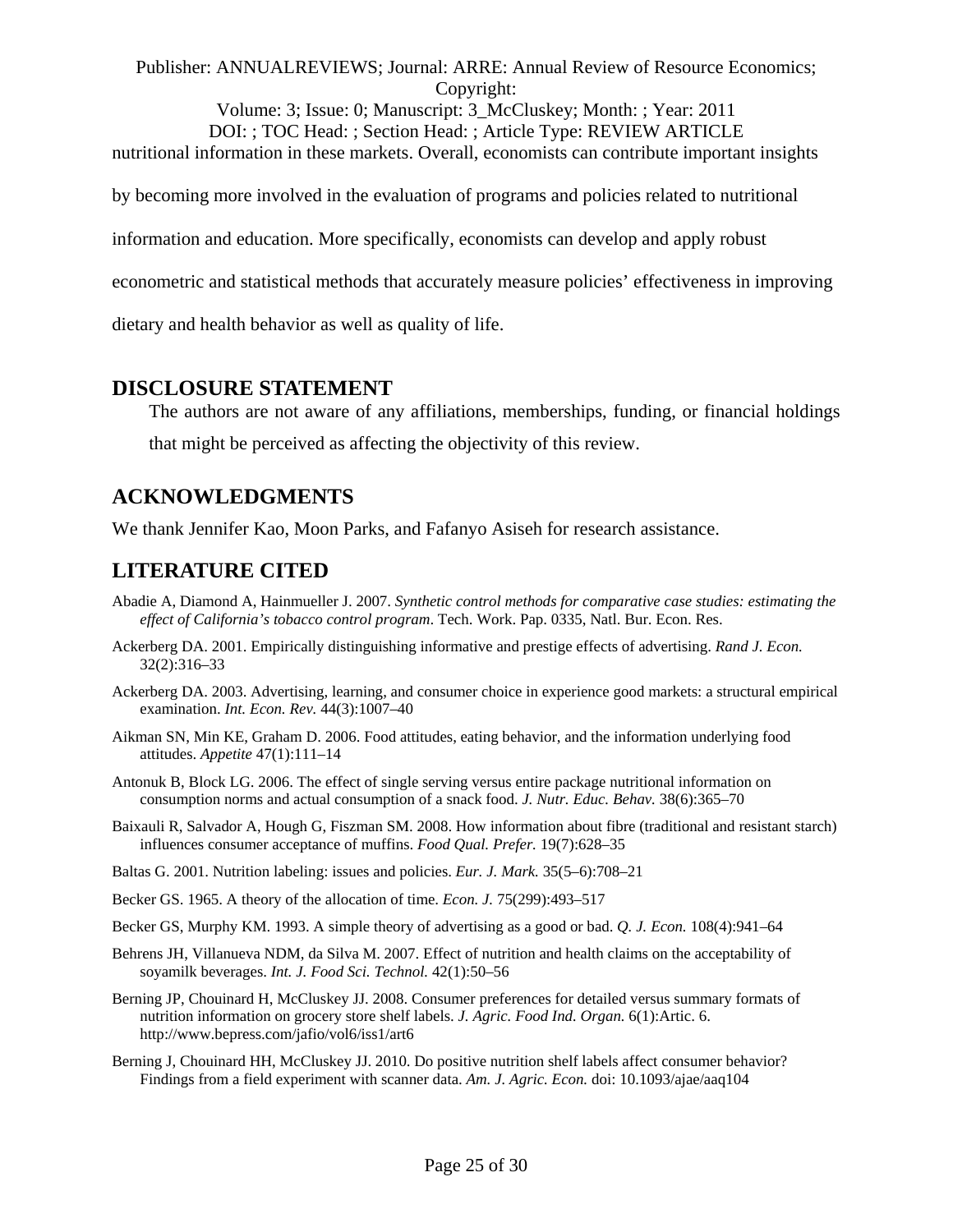Volume: 3; Issue: 0; Manuscript: 3\_McCluskey; Month: ; Year: 2011 DOI: ; TOC Head: ; Section Head: ; Article Type: REVIEW ARTICLE

- Bertrand M, Duflo E, Mullainathan S. 2004. How much should we trust differences-in-differences estimates? *Q. J. Econ.* 119:249–75
- Blitstein JL, Evans WD. 2006. Use of nutritional facts panels among adults who make household food purchasing decisions. *J. Nutr. Educ. Behav.* 38:360–4
- Bollinger B, Leslie P, Sorensen AT. 2010. *Calorie posting in chain restaurants*. Work. Pap. 15,648, Natl. Bur. Econ. Res.
- Burton S, Andrews JC. 1996. Age, product nutrition, and label format effects on consumer perceptions and product evaluations. *J. Consum. Aff.* 30(1):68–89
- Burton S, Creyer EH, Kees J, Huggins K. 2006. Attacking the obesity epidemic: the potential health benefits of providing nutrition information in restaurants. *Am. J. Public Health* 96(9):1669–75
- Camerer C, Loewenstein G, Prelec D. 2005. Neuroeconomics: how neuroscience can inform economics. *J. Econ. Lit.* 43(1):9–64
- Caswell JA, Mojduszka EM. 1996. Using informational labeling to influence the market for quality in food products. *Am. J. Agric. Econ.* 78(5):1248–53
- Caswell JA, Padberg DI. 1992. Toward a more comprehensive theory of food labels. *Am. J. Agric. Econ.* 74:460–68
- Cent. Dis. Control Prev. (CDC). 2010. Vital signs: state-specific obesity prevalence among adults—United States, 2009. *MMWR* 59:1–5. http://www.cdc.gov/mmwr/preview/mmwrhtml/mm59e0803a1.htm?s\_cid=mm59e0803a1\_e%0D%0A
- Chandon P, Wansink B. 2007. The biasing health halos of fast-food restaurant health claims: lower calorie estimates and higher side-dish consumption intentions. *J. Consum. Res.* 34(3):301–14
- Chetty R, Looney A, Kroft K. 2007. *Salience and taxation: theory and evidence*. Work. Pap. 13,330, Natl. Bur. Econ. Res.
- Chou S-Y, Grossman M, Saffer H. 2004. An economic analysis of adult obesity: results from the behavioral risk factor surveillance system. *J. Health Econ.* 23(3):565–87
- Cutler DM, Glaeser EL, Shapiro JM. 2003. Why have Americans become more obese? *J. Econ. Perspect.* 17(3):93– 118
- Darby MR, Karni E. 1973. Free competition and the optimal amount of fraud. *J. Law Econ.* 16(Apr.):67–88
- Davis DD, Holt CA. 1993. *Experimental Economics*. Princeton: Princeton Univ. Press
- Drichoutis AC, Lazaridis P, Nayga RM Jr. 2005. Nutrition knowledge and consumer use of nutrition food labels. *Eur. Rev. Agric. Econ.* 32(1):93–118
- Drichoutis AC, Lazaridis P, Nayga RM Jr. 2006. Consumers use of nutritional labels: a review of research studies and issues. *Acad. Mark. Sci. Rev.* 9:1–22
- Drichoutis AC, Lazaridis P, Nayga RM Jr. 2009a. On consumers' valuation of nutrition information. *Bull. Econ. Res.* 61(3):223–47
- Drichoutis AC, Lazaridis P, Nayga RM Jr. 2009b. Would consumers value food-away-from-home products with nutritional labels? *Agribusiness* 24(4):550–75
- Drichoutis AC, Lazaridis P, Nayga RM Jr, Kapsokefalou M, Chryssohoidis GM. 2008. A theoretical and empirical investigation of nutritional label use. *Eur. J. Health Econ.* 9(3):293–304
- Driskell JA, Schake MC, Detter HA. 2008. Using nutrition labeling as a potential tool for changing eating habits of university dining hall patrons. *J. Am. Diet. Assoc.* 108(12):2071–76
- Foster W, Just RE. 1989. Measuring welfare effects of product contamination with consumer uncertainty. *J. Environ. Econ. Manag.* 17(Nov.):266–83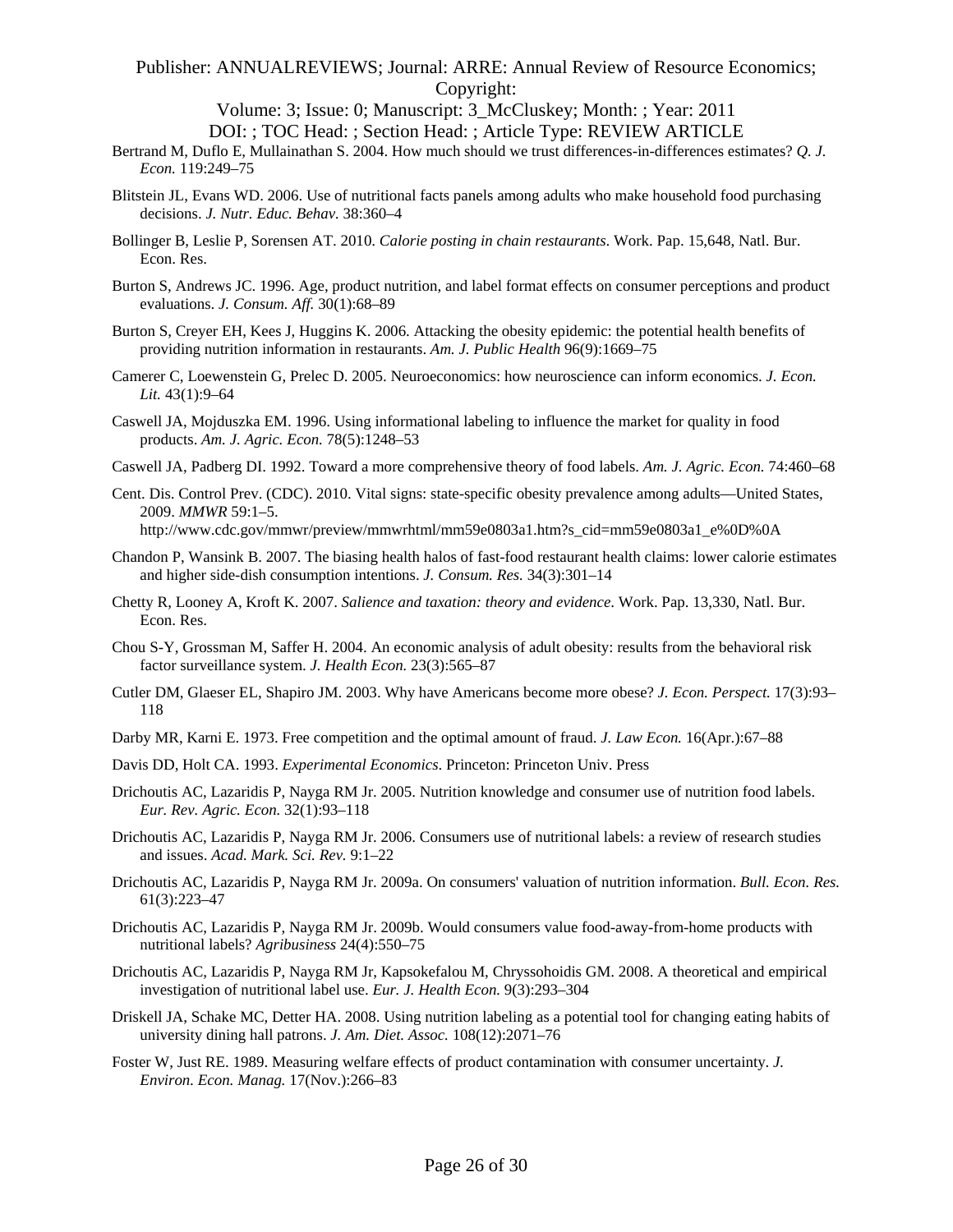Volume: 3; Issue: 0; Manuscript: 3\_McCluskey; Month: ; Year: 2011 DOI: ; TOC Head: ; Section Head: ; Article Type: REVIEW ARTICLE

- French SA, Story M, Hannan P, Breitlow KK, Jeffery RW, et al. 1999. Cognitive and demographic correlates of low-fat vending snack choices among adolescents and adults. *J. Am. Diet. Assoc.* 99:471–74
- Gabaix X, Laibson D. 2006. Shrouded attributes, consumer myopia, and information suppression in competitive markets. *Q. J. Econ.* 121(2):505–40
- Geyskens K, Pandelaere M, Dewitte S, Warlop L. 2007. The backdoor to overconsumption: the effect of associating "low fat" foods with health references. *J. Public Policy Mark.* 26:118–25
- Golan E, Kuchler F, Mitchell L. 2000. Economics of food labeling. *Agric. Econ. Rep. 793*, U.S. Dep. Agric., Washington, DC. http://www.ers.usda.gov/publications/aer793/AER793.PDF
- Gracia A, Loureiro M, Nayga RM Jr. 2007. Do consumers perceive benefits from the implementation of a EU mandatory nutritional labeling program? *Food Policy* 32(2):160–74
- Graff Zivin JS. 2006. Ensuring a safe food supply: the importance of heterogeneity. *J. Agric. Food Ind. Organ.* 4:Artic. 2
- Greeno C, Wing R. 1994. Stress-induced eating. *Psychol. Bull.* 115(3):444–64
- Gruber J. 1994. The incidence of mandated maternity benefits. *Am. Econ. Rev.* 84(3):622–41
- Grunert KG, Wills JM. 2007. A review of European research on consumer response to nutritional information on food labels. *J. Public Health* 34:1–25
- Harrison GW, List JA. 2004. Field experiments. *J. Econ. Lit.* 42:1009–45
- Howlett E, Burton S, Kozup J. 2008. How modification of the nutrition facts panel influences consumers at risk for heart disease: the case of trans fat. *J. Public Policy Mark.* 27(1):83–97
- Ippolito PM, Mathios AD. 1990. Information, advertising and health choices: a study of the cereal market. *Rand J. Econ.* 21:459–80
- Ippolito PM, Mathios AD. 1995. Information and advertising: the case of fat consumption in the United States. *Am. Econ. Rev.* 85:91–95
- Ippolito PM, Pappalardo JK. 2002. Advertising, nutrition & health. Evidence from food advertising. *Bur. Econ. Staff Rep.*, Fed. Trade Comm., Washington, DC
- Kiesel K, Villas-Boas SB. 2011. Can information costs confuse consumer choice? Nutritional labels in a supermarket experiment. *Int. J. Ind. Organ.* In press
- Kim S-Y, Nayga RM Jr, Capps O Jr. 2000. The effect of food label use on nutrient intakes: an endogenous switching regression analysis. *J. Agric. Resour. Econ.* 25(1):215–31
- Kim S-Y, Nayga RM Jr, Capps O Jr. 2001. Food label use, self-selectivity, and diet quality. *J. Consum. Aff.* 35(2):346–63
- Kreek M, Nielsen D, Butelman E, LaForge K. 2005. Genetic influences on impulsivity, risk taking, stress responsivity and vulnerability to drug abuse and addiction. *Nat. Neurosci.* 8:1450–57
- Kuhnen CM, Chiao JY. 2009. Genetic determinants of financial risk taking. *PLoS ONE* 4:e4362
- Kuo T, Jarosz CJ, Simon P, Fielding JE. 2009. Menu labeling as a potential strategy for combating the obesity epidemic: a health impact assessment. *Am. J. Public Health* 99(9):1680–86
- LaFrance J. 1983. *The economics of nutrient content and consumer demand for food*. PhD thesis, Univ. Calif., Berkeley
- Lancaster KJ. 1966. A new approach to consumer theory. *J. Polit. Econ.* 74(2):132–57
- Levy AS, Fein SB. 1998. Consumers' ability to perform tasks using nutrition labels. *J. Nutr. Educ.* 30:210–17
- Loewenstein G. 1996. Out of control: visceral influences on behavior. *Organ. Behav. Hum. Decis. Process.* 65(3):272–92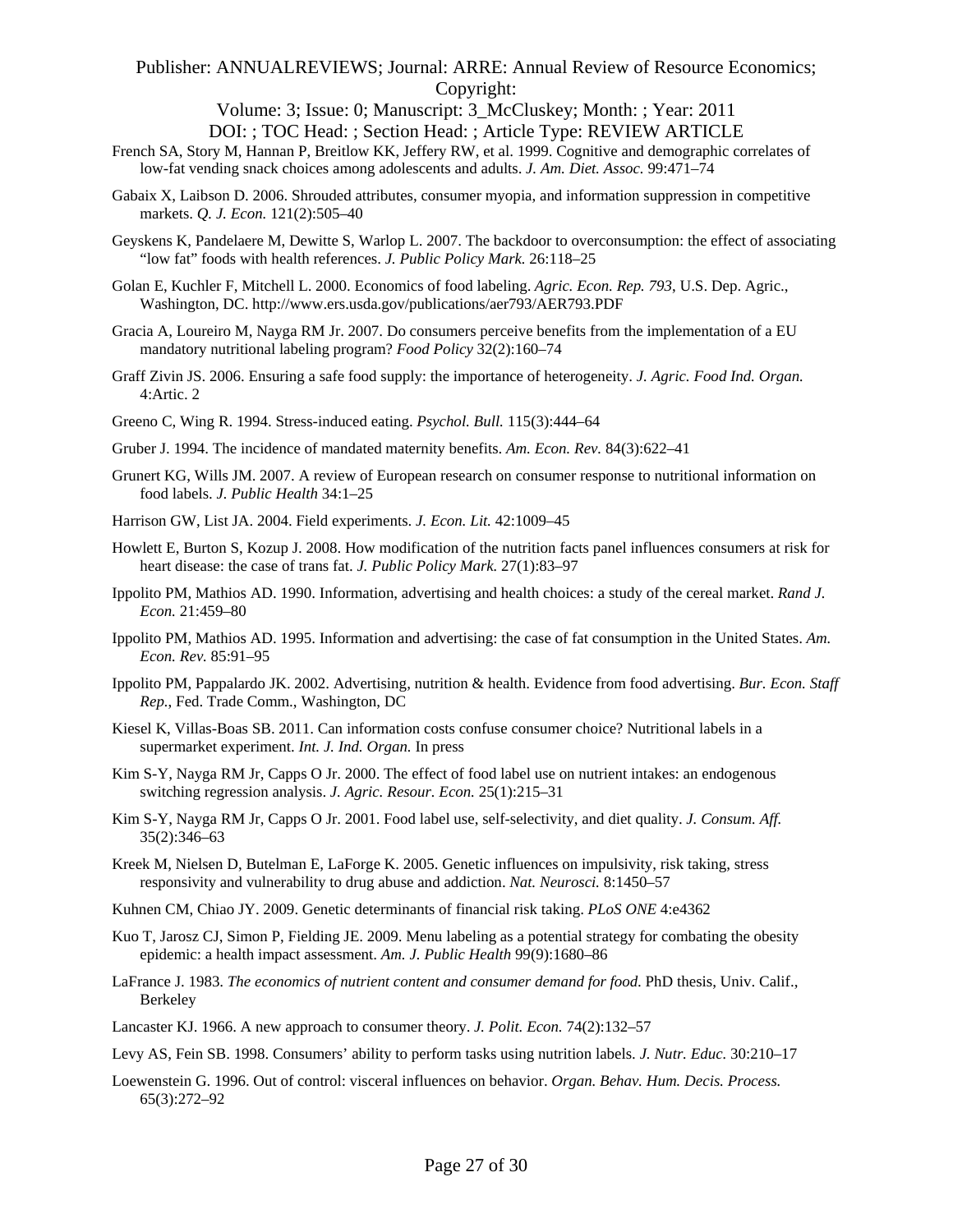Volume: 3; Issue: 0; Manuscript: 3\_McCluskey; Month: ; Year: 2011 DOI: ; TOC Head: ; Section Head: ; Article Type: REVIEW ARTICLE

- Loureiro ML, Gracia A, Nayga RM Jr. 2006. Do consumers value nutritional labels? *Eur. Rev. Agric. Econ.* 33(2):249–68
- Lusk JL. 2011. Discussion on information, prices and healthy lifestyle choices of adults. *Am. J. Agric. Econ*. In press
- Lusk JL, Shogren JF. 2007. *Experimental Auctions: Methods and Applications in Economic and Marketing Research*. Cambridge, UK: Cambridge Univ. Press
- Mancino L, Kinsey J. 2008. Is dietary knowledge enough? Hunger, stress, and other roadblocks to healthy eating. *Econ. Res. Rep. 62*, Econ. Res. Serv., U.S. Dep. Agric., Washington, DC
- Mathios AD. 2000. The impact of mandatory disclosure laws on product choices: an analysis of the salad dressing market. *J. Law Econ.* 43:651–76
- McCluskey JJ, Swinnen JFM. 2004. Political economy of the media and consumer perceptions of biotechnology. *Am. J. Agric. Econ.* 86:1230–37
- McDaniel C, Gates R. 2006. *Marketing Research Essentials*. Hoboken, NJ: John Wiley & Sons. 5th ed.
- Meyer B. 1995. Natural and quasi-experiments in economics. *J. Bus. Econ. Stat.* 33:151–61
- Mojduszka EM, Caswell JA. 2000. A test of nutritional quality signaling in food markets prior to implementation of mandatory labeling. *Am. J. Agric. Econ.* 82:298–309
- Mokdad AH, Serdula MK, Dietz WH, Bowman BA, Marks JS, Koplan JP. 1999. The spread of the obesity epidemic in the United States, 1991-1998. *J. Am. Med. Assoc*. 282:1519–22
- Moorman C, Du R, Mela CF. 2005. The effect of standardized information on firm survival and marketing strategies. *Mark. Sci.* 24(2):263–74
- Nayga RM Jr. 2000. Nutritional knowledge, gender, and food label use. *J. Consum. Aff.* 34(1):97–112 Nelson P. 1970. Information and consumer behavior. *J. Polit. Econ*. 78:311–29
- Nestle M. 2000. *Food Politics: How the Food Industry Influences Nutrition and Health*. Berkeley: Univ. Calif. Press
- Ostry A, Young ML, Hughes M. 2008. The quality of nutritional information available on popular websites: a content analysis. *Health Educ. Res.* 23(4):648–55
- Roberto CA, Larsen PD, Agnew H, Jenny Baik, Brownell KD. 2010. Evaluating the impact of menu labeling on food choices and intake. *Am. J. Public Health* 100(2):312–18
- Roe B, Sheldon I. 2007. Credence good labeling: the efficiency and distributional implications of several policy approaches. *Am. J. Agric. Econ.* 89:1020–33
- Rosmond R, Bouchard C, Bjrnthorp P. 2002. 5-HT2A receptor gene promoter polymorphism in relation to abdominal obesity and cortisol. *Obes. Res.* 10(7):585–89
- Russo JE, Staelin R, Nolan CA, Russell GJ, Metcalf BL. 1986. Nutrition information in the supermarket. *J. Consum. Res.* 13:48–70
- Smith T. 2004. The McDonald's equilibrium: advertising, empty calories, and the endogenous determination of dietary preferences. *Soc. Choice Welf.* 23(3):383–413
- Smith TG. 2009. Reconciling psychology with economics: obesity, behavioral biology, and rational overeating. *J. Bioecon.* 11(3):249–82
- Stranieri S, Baldi L, Banterle A. 2010. Do nutrition claims matter to consumers? An empirical analysis considering European requirements. *J. Agric. Econ.* 61(1):15–31
- Teisl MF, Bockstael NE, Levy A. 2001. Measuring the welfare effects of nutrition labeling. *Am. J. Agric. Econ.* 83:133–49
- Todd JE, Variyam JN. 2008. The decline in consumer use of food labels, 1995–2006. *Econ. Res. Rep. 63*, Econ. Res. Serv., U.S. Dep. Agric., Washington, DC. http://www.ers.usda.gov